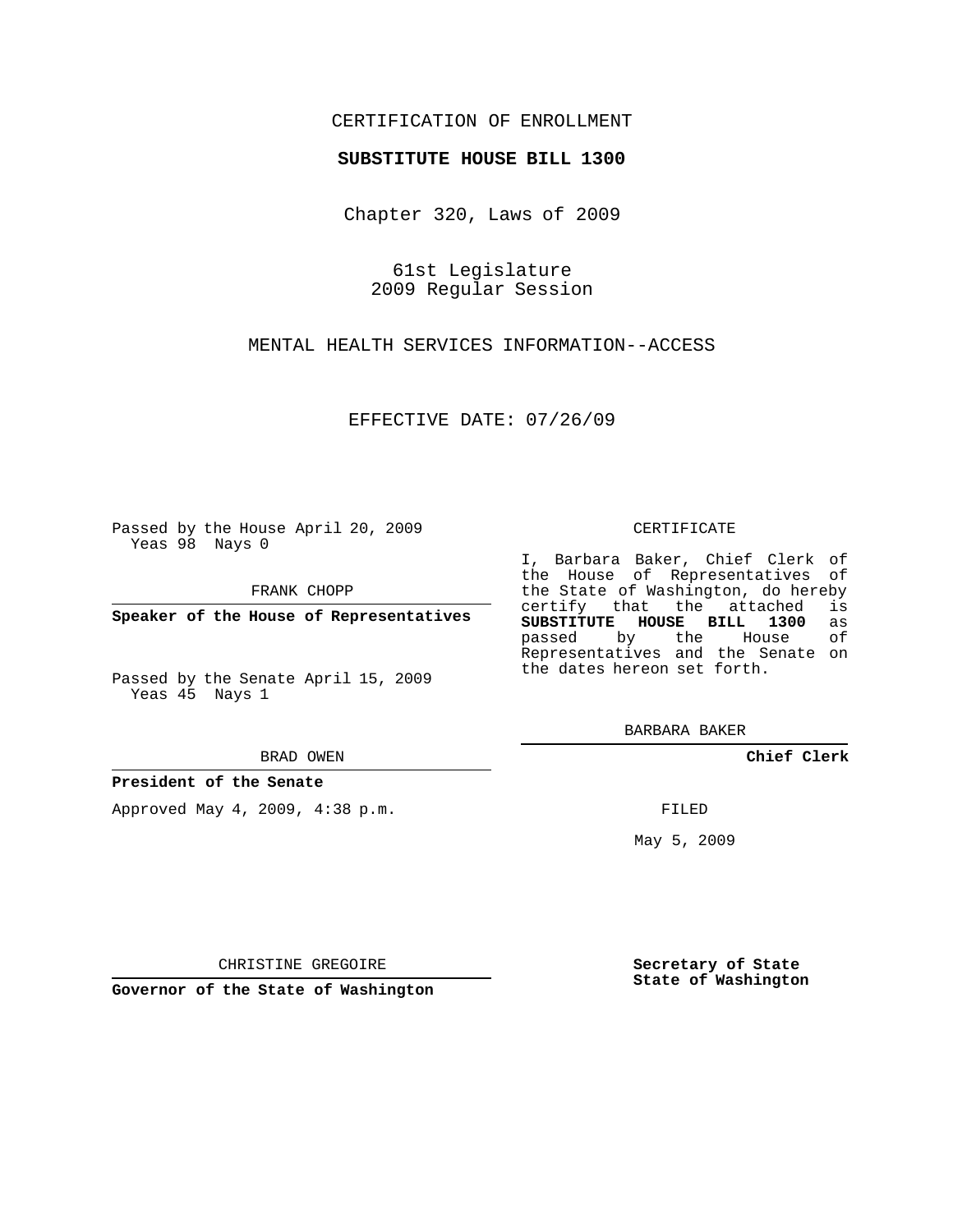## **SUBSTITUTE HOUSE BILL 1300** \_\_\_\_\_\_\_\_\_\_\_\_\_\_\_\_\_\_\_\_\_\_\_\_\_\_\_\_\_\_\_\_\_\_\_\_\_\_\_\_\_\_\_\_\_

\_\_\_\_\_\_\_\_\_\_\_\_\_\_\_\_\_\_\_\_\_\_\_\_\_\_\_\_\_\_\_\_\_\_\_\_\_\_\_\_\_\_\_\_\_

AS AMENDED BY THE SENATE

Passed Legislature - 2009 Regular Session

**State of Washington 61st Legislature 2009 Regular Session**

**By** House Human Services (originally sponsored by Representatives Hurst, Dickerson, Pearson, Klippert, O'Brien, and Smith)

READ FIRST TIME 02/10/09.

 AN ACT Relating to access to information on mental health services received by persons who have been committed for custody or supervision or who have been civilly committed after being found incompetent to stand trial for a felony; amending RCW 71.05.020, 71.05.390, 71.05.445, and 71.05.630; adding a new section to chapter 71.05 RCW; and creating a new section.

BE IT ENACTED BY THE LEGISLATURE OF THE STATE OF WASHINGTON:

 **Sec. 1.** RCW 71.05.020 and 2008 c 156 s 1 are each amended to read as follows:

 The definitions in this section apply throughout this chapter unless the context clearly requires otherwise.

 (1) "Admission" or "admit" means a decision by a physician or psychiatric advanced registered nurse practitioner that a person should be examined or treated as a patient in a hospital;

 (2) "Antipsychotic medications" means that class of drugs primarily used to treat serious manifestations of mental illness associated with thought disorders, which includes, but is not limited to atypical antipsychotic medications;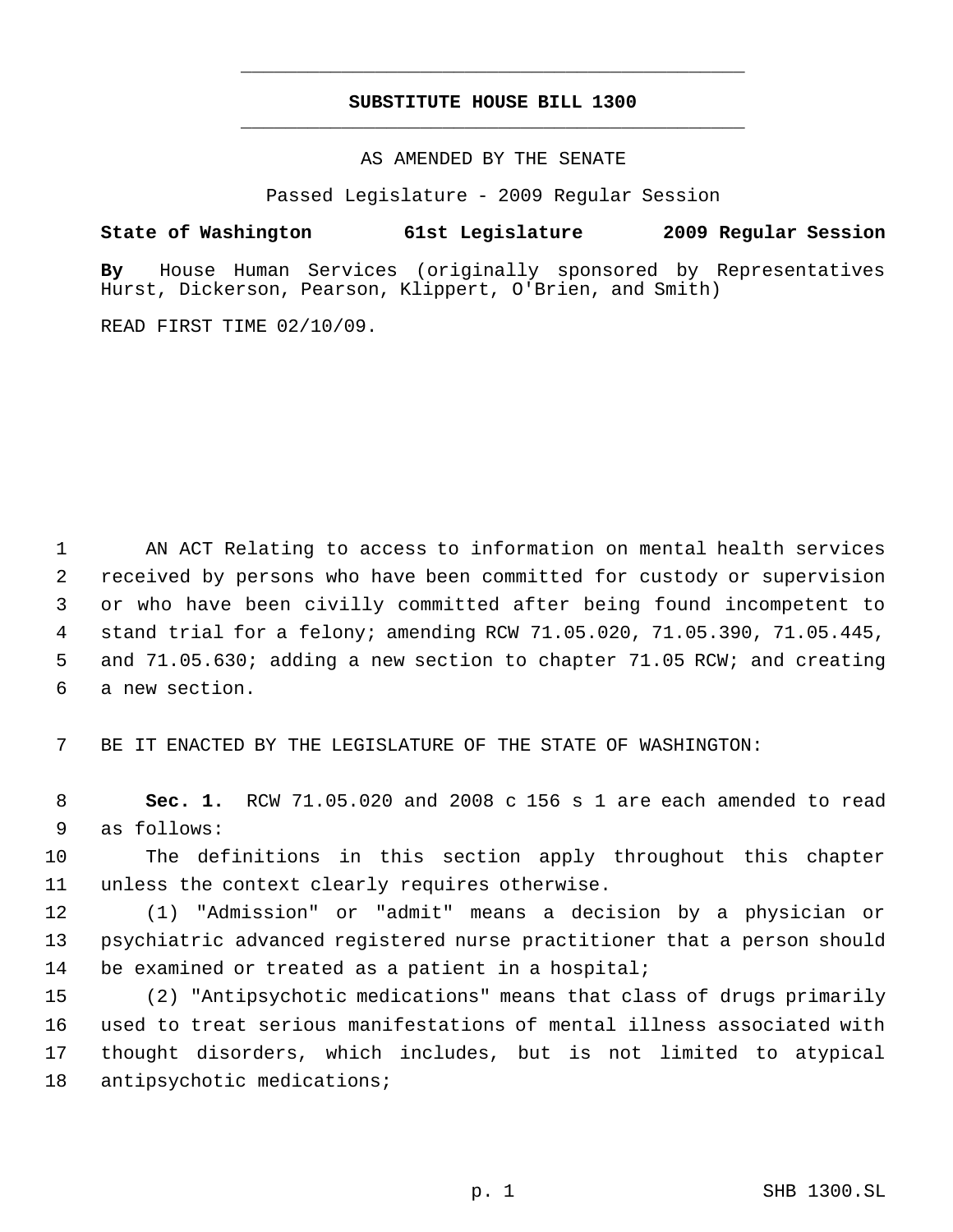(3) "Attending staff" means any person on the staff of a public or private agency having responsibility for the care and treatment of a patient;

 (4) "Commitment" means the determination by a court that a person should be detained for a period of either evaluation or treatment, or both, in an inpatient or a less restrictive setting;

 (5) "Conditional release" means a revocable modification of a 8 commitment, which may be revoked upon violation of any of its terms;

 (6) "Crisis stabilization unit" means a short-term facility or a portion of a facility licensed by the department of health and certified by the department of social and health services under RCW 71.24.035, such as an evaluation and treatment facility or a hospital, which has been designed to assess, diagnose, and treat individuals experiencing an acute crisis without the use of long-term hospitalization;

 (7) "Custody" means involuntary detention under the provisions of this chapter or chapter 10.77 RCW, uninterrupted by any period of unconditional release from commitment from a facility providing involuntary care and treatment;

 (8) "Department" means the department of social and health services;

 (9) "Designated chemical dependency specialist" means a person designated by the county alcoholism and other drug addiction program coordinator designated under RCW 70.96A.310 to perform the commitment duties described in chapters 70.96A and 70.96B RCW;

 (10) "Designated crisis responder" means a mental health professional appointed by the county or the regional support network to perform the duties specified in this chapter;

 (11) "Designated mental health professional" means a mental health professional designated by the county or other authority authorized in rule to perform the duties specified in this chapter;

 (12) "Detention" or "detain" means the lawful confinement of a person, under the provisions of this chapter;

 (13) "Developmental disabilities professional" means a person who has specialized training and three years of experience in directly treating or working with persons with developmental disabilities and is a psychiatrist, psychologist, psychiatric advanced registered nurse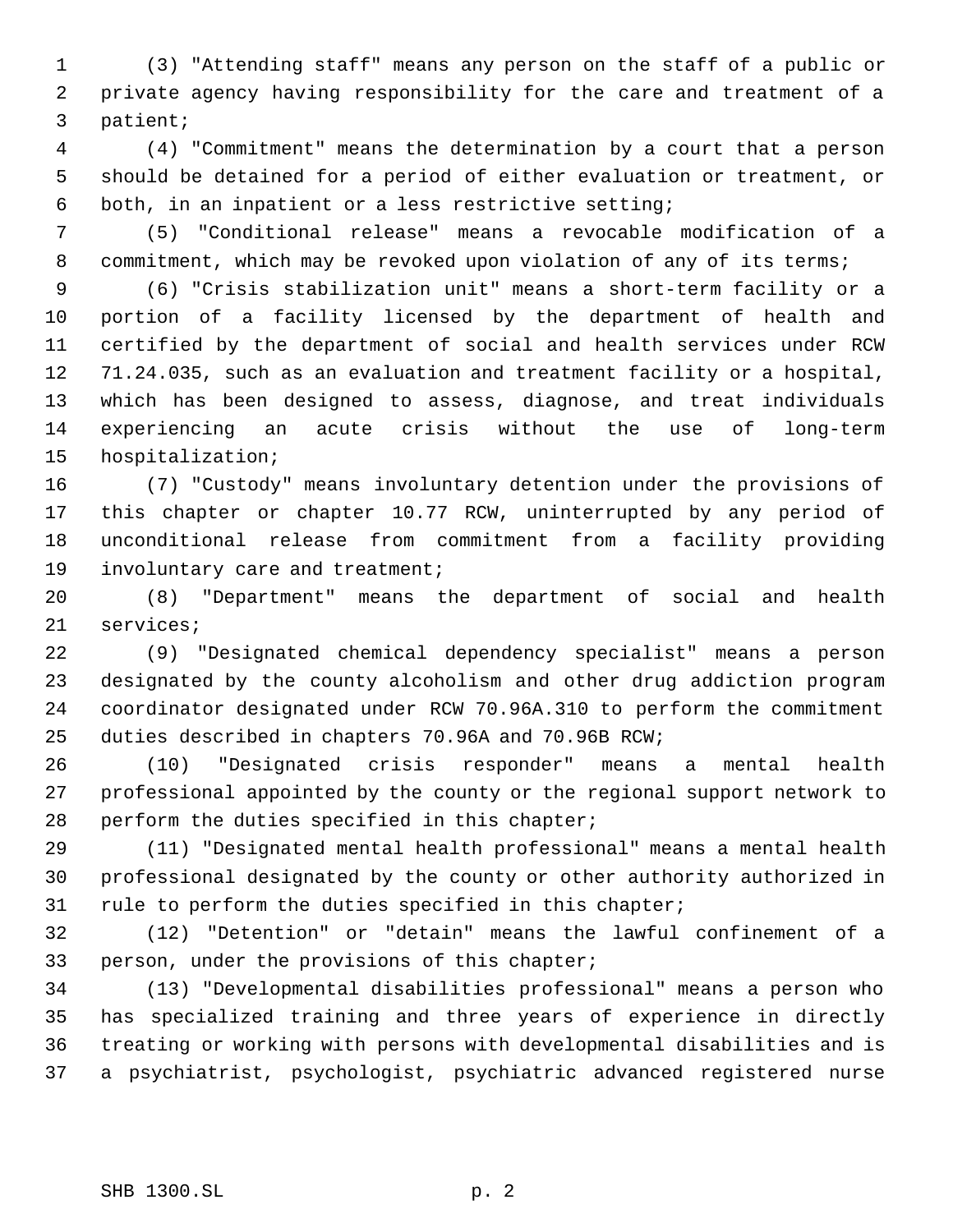practitioner, or social worker, and such other developmental disabilities professionals as may be defined by rules adopted by the secretary;

 (14) "Developmental disability" means that condition defined in RCW 71A.10.020(3);

 (15) "Discharge" means the termination of hospital medical authority. The commitment may remain in place, be terminated, or be 8 amended by court order;

 (16) "Evaluation and treatment facility" means any facility which can provide directly, or by direct arrangement with other public or private agencies, emergency evaluation and treatment, outpatient care, and timely and appropriate inpatient care to persons suffering from a mental disorder, and which is certified as such by the department. A physically separate and separately operated portion of a state hospital may be designated as an evaluation and treatment facility. A facility which is part of, or operated by, the department or any federal agency will not require certification. No correctional institution or facility, or jail, shall be an evaluation and treatment facility within 19 the meaning of this chapter;

 (17) "Gravely disabled" means a condition in which a person, as a result of a mental disorder: (a) Is in danger of serious physical harm resulting from a failure to provide for his or her essential human needs of health or safety; or (b) manifests severe deterioration in routine functioning evidenced by repeated and escalating loss of cognitive or volitional control over his or her actions and is not 26 receiving such care as is essential for his or her health or safety;

 (18) "Habilitative services" means those services provided by program personnel to assist persons in acquiring and maintaining life skills and in raising their levels of physical, mental, social, and vocational functioning. Habilitative services include education, training for employment, and therapy. The habilitative process shall be undertaken with recognition of the risk to the public safety presented by the person being assisted as manifested by prior charged criminal conduct;

 (19) "History of one or more violent acts" refers to the period of time ten years prior to the filing of a petition under this chapter, excluding any time spent, but not any violent acts committed, in a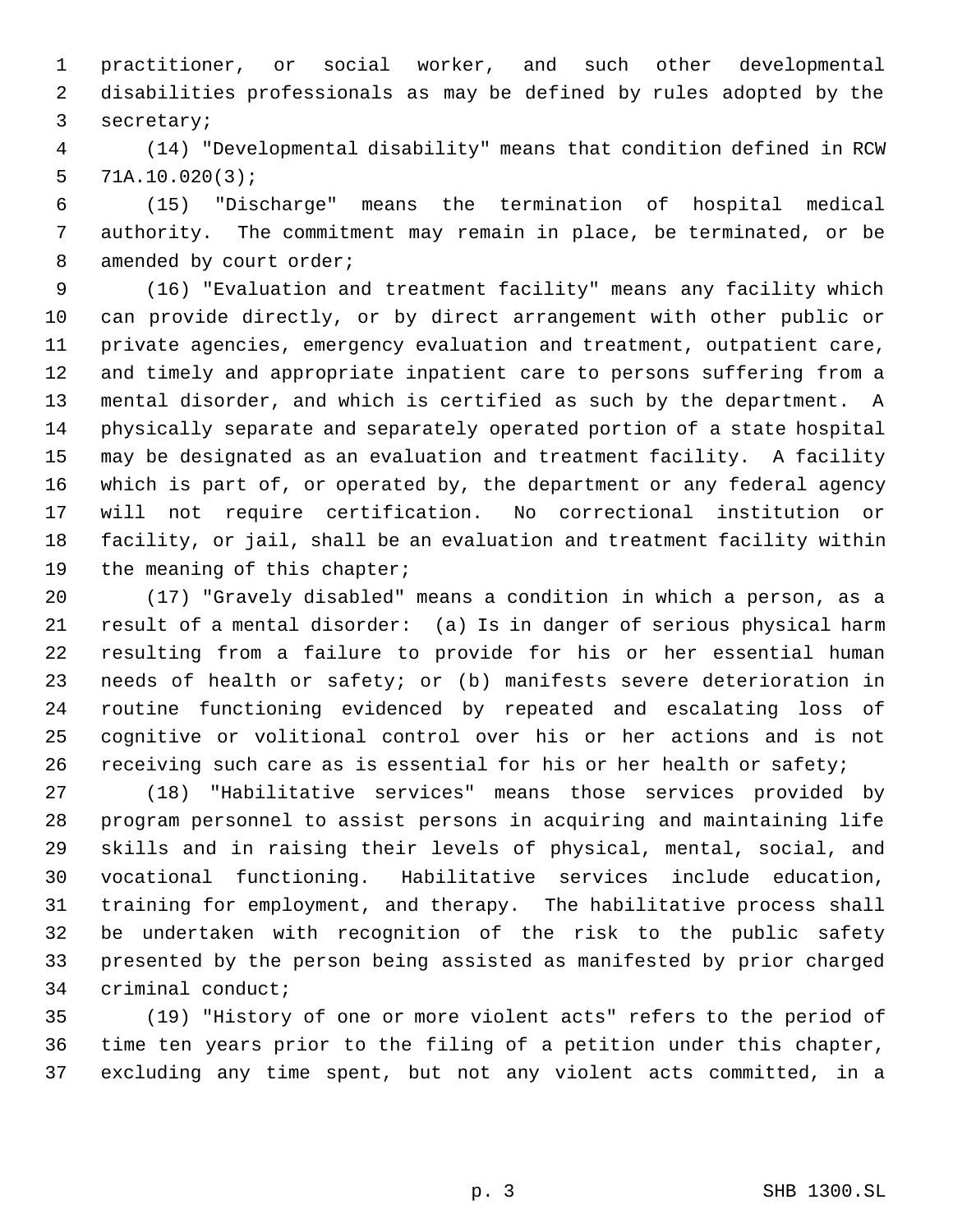mental health facility or in confinement as a result of a criminal conviction;

 (20) "Imminent" means the state or condition of being likely to occur at any moment or near at hand, rather than distant or remote;

 (21) "Individualized service plan" means a plan prepared by a developmental disabilities professional with other professionals as a team, for a person with developmental disabilities, which shall state:

 (a) The nature of the person's specific problems, prior charged criminal behavior, and habilitation needs;

 (b) The conditions and strategies necessary to achieve the purposes of habilitation;

 (c) The intermediate and long-range goals of the habilitation program, with a projected timetable for the attainment;

 (d) The rationale for using this plan of habilitation to achieve those intermediate and long-range goals;

(e) The staff responsible for carrying out the plan;

 (f) Where relevant in light of past criminal behavior and due consideration for public safety, the criteria for proposed movement to less-restrictive settings, criteria for proposed eventual discharge or release, and a projected possible date for discharge or release; and

 (g) The type of residence immediately anticipated for the person 22 and possible future types of residences;

 (22) "Information related to mental health services" means all information and records compiled, obtained, or maintained in the course of providing services to either voluntary or involuntary recipients of 26 services by a mental health service provider. This may include 27 documents of legal proceedings under this chapter or chapter 71.34 or 28 10.77 RCW, or somatic health care information;

 (23) "Judicial commitment" means a commitment by a court pursuant to the provisions of this chapter;

 ( $(\langle 23 \rangle)$ ) (24) "Legal counsel" means attorneys and staff employed by county prosecutor offices or the state attorney general acting in their capacity as legal representatives of public mental health service providers under RCW 71.05.130;

(25) "Likelihood of serious harm" means:

 (a) A substantial risk that: (i) Physical harm will be inflicted by a person upon his or her own person, as evidenced by threats or attempts to commit suicide or inflict physical harm on oneself; (ii)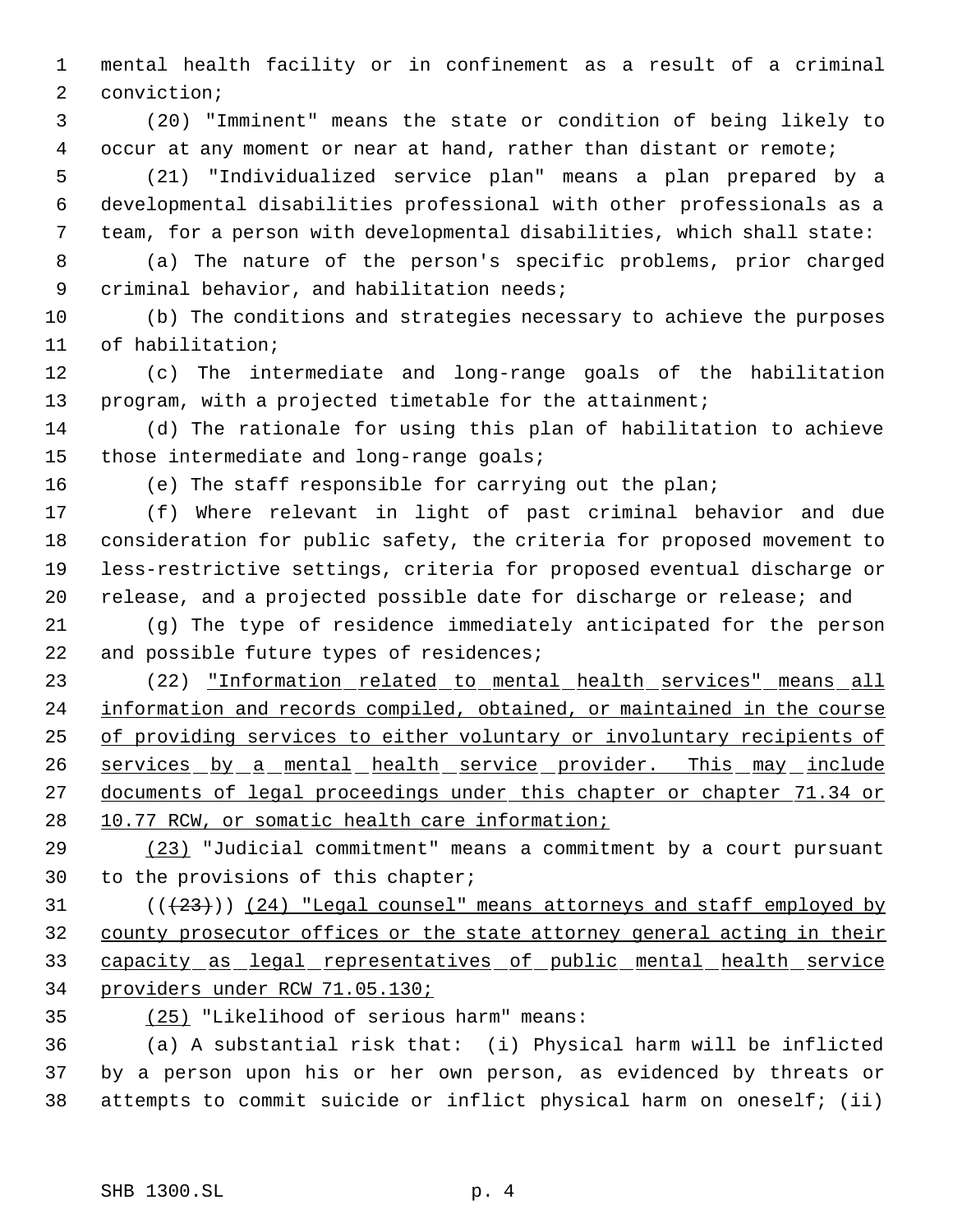physical harm will be inflicted by a person upon another, as evidenced by behavior which has caused such harm or which places another person or persons in reasonable fear of sustaining such harm; or (iii) physical harm will be inflicted by a person upon the property of others, as evidenced by behavior which has caused substantial loss or damage to the property of others; or

 (b) The person has threatened the physical safety of another and 8 has a history of one or more violent acts;

 $((+24))$   $(26)$  "Mental disorder" means any organic, mental, or emotional impairment which has substantial adverse effects on a person's cognitive or volitional functions;

 $((+25))$   $(27)$  "Mental health professional" means a psychiatrist, psychologist, psychiatric nurse, or social worker, and such other mental health professionals as may be defined by rules adopted by the 15 secretary pursuant to the provisions of this chapter;

16 (( $(26)$ )) (28) "Mental health service provider" means a public or 17 private agency that provides mental health services to persons with mental disorders as defined under this section and receives funding 19 from public sources. This includes, but is not limited to, hospitals licensed under chapter 70.41 RCW, evaluation and treatment facilities as defined in this section, community mental health service delivery 22 systems or community mental health programs as defined in RCW 71.24.025, facilities conducting competency evaluations and restoration under chapter 10.77 RCW, and correctional facilities operated by state and local governments;

 (29) "Peace officer" means a law enforcement official of a public agency or governmental unit, and includes persons specifically given peace officer powers by any state law, local ordinance, or judicial order of appointment;

 $((+27))$   $(30)$  "Private agency" means any person, partnership, corporation, or association that is not a public agency, whether or not financed in whole or in part by public funds, which constitutes an evaluation and treatment facility or private institution, or hospital, which is conducted for, or includes a department or ward conducted for, the care and treatment of persons who are mentally ill;

 ( $(\overline{28})$ ) (31) "Professional person" means a mental health professional and shall also mean a physician, psychiatric advanced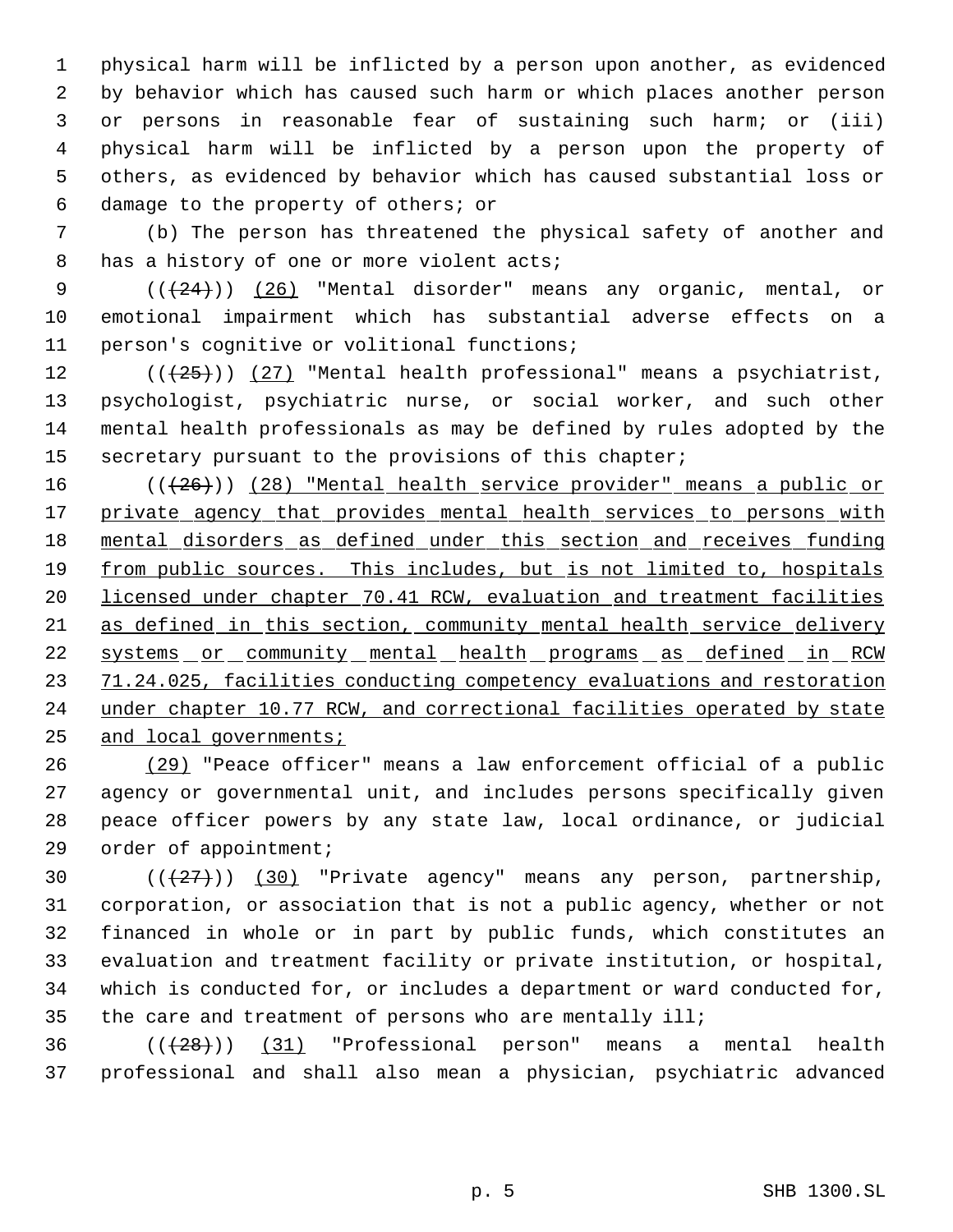registered nurse practitioner, registered nurse, and such others as may be defined by rules adopted by the secretary pursuant to the provisions of this chapter;

4 (( $(29)$ )) (32) "Psychiatric advanced registered nurse practitioner" means a person who is licensed as an advanced registered nurse practitioner pursuant to chapter 18.79 RCW; and who is board certified in advanced practice psychiatric and mental health nursing;

8 ((<del>(30)</del>)) (33) "Psychiatrist" means a person having a license as a physician and surgeon in this state who has in addition completed three years of graduate training in psychiatry in a program approved by the American medical association or the American osteopathic association and is certified or eligible to be certified by the American board of psychiatry and neurology;

 ( $(\overline{31})$ ) (34) "Psychologist" means a person who has been licensed as a psychologist pursuant to chapter 18.83 RCW;

 $((32))$   $(35)$  "Public agency" means any evaluation and treatment facility or institution, or hospital which is conducted for, or includes a department or ward conducted for, the care and treatment of persons with mental illness, if the agency is operated directly by, federal, state, county, or municipal government, or a combination of 21 such governments;

 ( $(\frac{33}{})$ ) (36) "Registration records" include all the records of the department, regional support networks, treatment facilities, and other persons providing services to the department, county departments, or facilities which identify persons who are receiving or who at any time have received services for mental illness;

 $((34))$   $(37)$  "Release" means legal termination of the commitment under the provisions of this chapter;

29  $((+35))$   $(38)$  "Resource management services" has the meaning given in chapter 71.24 RCW;

31  $((+36))$  (39) "Secretary" means the secretary of the department of social and health services, or his or her designee;

 (((37))) (40) "Serious violent offense" has the same meaning as provided in RCW 9.94A.030;

 (41) "Social worker" means a person with a master's or further advanced degree from an accredited school of social work or a degree deemed equivalent under rules adopted by the secretary;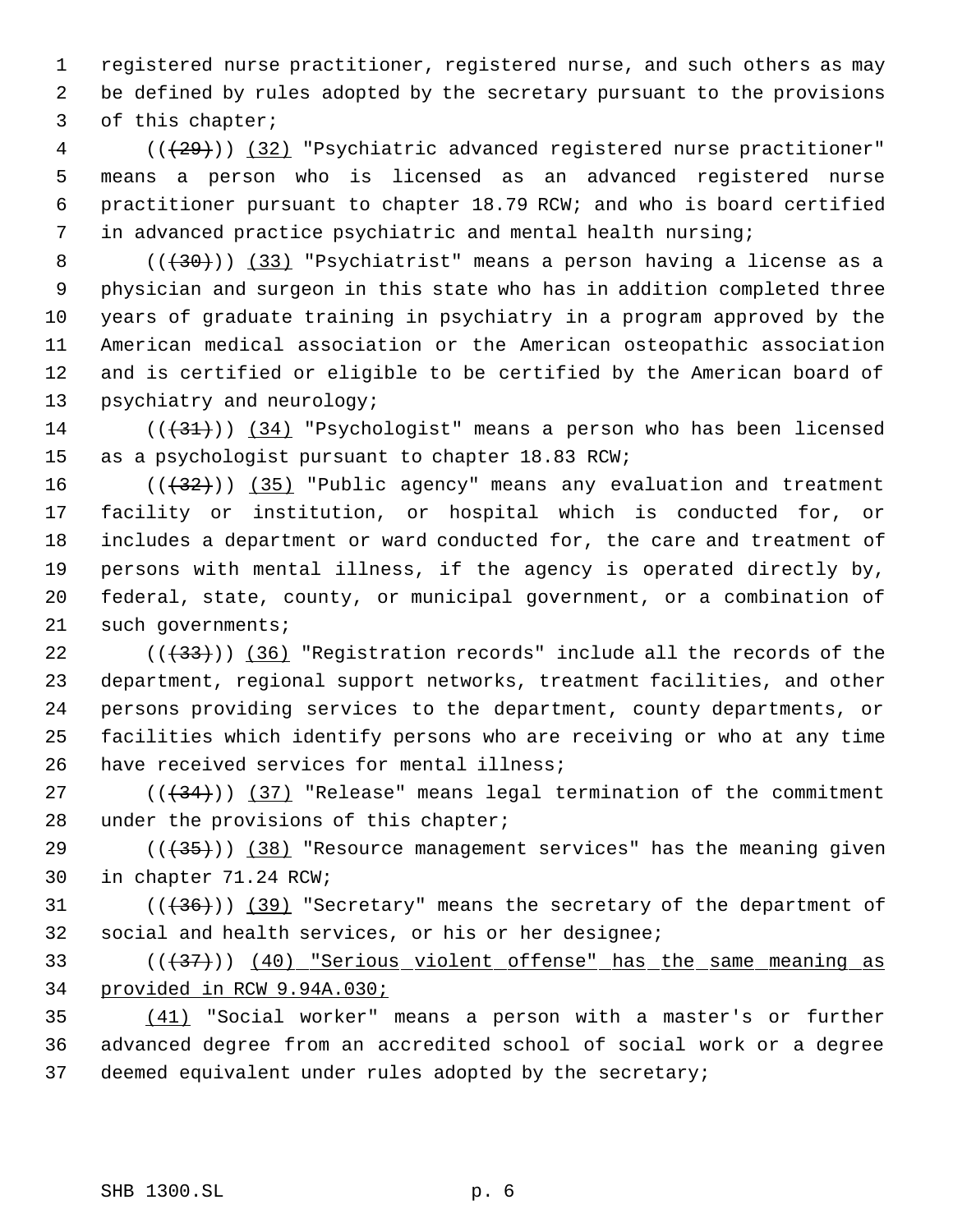1 (( $\{38\}$ )) (42) "Therapeutic court personnel" means the staff of a mental health court or other therapeutic court which has jurisdiction over defendants who are dually diagnosed with mental disorders, 4 including court personnel, probation officers, a court monitor, 5 prosecuting attorney, or defense counsel acting within the scope of 6 therapeutic court duties;

 (43) "Treatment records" include registration and all other records concerning persons who are receiving or who at any time have received services for mental illness, which are maintained by the department, by regional support networks and their staffs, and by treatment facilities. Treatment records include mental health information contained in a medical bill including but not limited to mental health drugs, a mental health diagnosis, provider name, and dates of service stemming from a medical service. Treatment records do not include notes or records maintained for personal use by a person providing treatment services for the department, regional support networks, or a 17 treatment facility if the notes or records are not available to others;  $((+39))$   $(44)$  "Violent act" means behavior that resulted in homicide, attempted suicide, nonfatal injuries, or substantial damage

 NEW SECTION. **Sec. 2.** A new section is added to chapter 71.05 RCW to read as follows:

to property.

 (1) A mental health service provider shall release to the persons authorized under subsection (2) of this section, upon request:

 (a) The fact, place, and date of an involuntary commitment, the fact and date of discharge or release, and the last known address of a person who has been committed under this chapter.

 (b) Information related to mental health services, in the format determined under subsection (9) of this section, concerning a person who:

 (i) Is currently committed to the custody or supervision of the department of corrections or the indeterminate sentence review board under chapter 9.94A or 9.95 RCW;

 (ii) Has been convicted or found not guilty by reason of insanity of a serious violent offense; or

 (iii) Was charged with a serious violent offense and such charges were dismissed under RCW 10.77.086.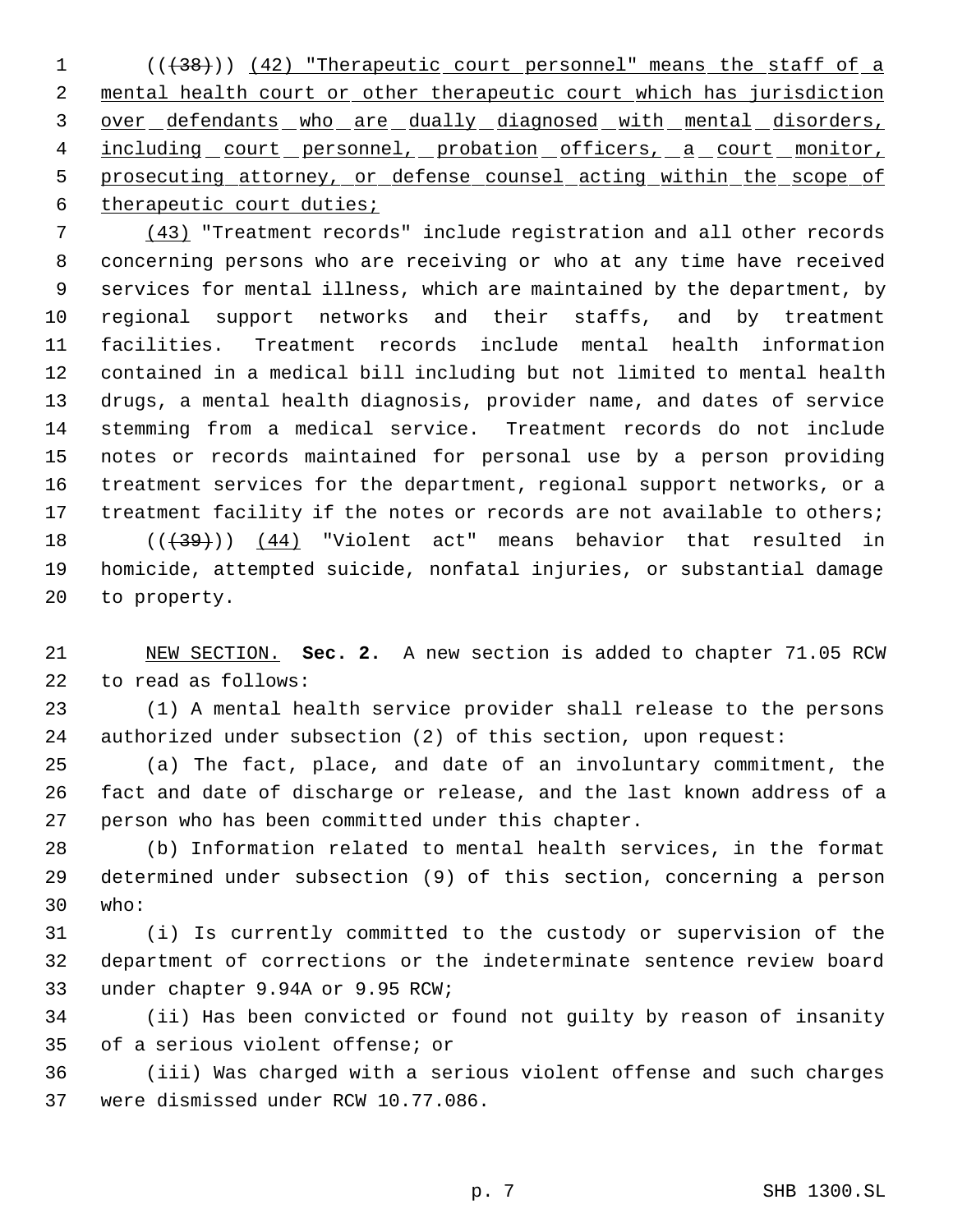Legal counsel may release such information to the persons authorized under subsection (2) of this section on behalf of the mental health service provider, provided that nothing in this subsection shall require the disclosure of attorney work product or attorney-client privileged information.

 (2) The information subject to release under subsection (1) of this section shall be released to law enforcement officers, personnel of a county or city jail, designated mental health professionals, public health officers, therapeutic court personnel, personnel of the department of corrections, or personnel of the indeterminate sentence review board, when such information is requested during the course of business and for the purpose of carrying out the responsibilities of the requesting person's office. No mental health service provider or person employed by a mental health service provider, or its legal counsel, shall be liable for information released to or used under the provisions of this section or rules adopted under this section except under RCW 71.05.440.

 (3) A person who requests information under subsection (1)(b) of this section must comply with the following restrictions:

 (a) Information must be requested only for the purposes permitted by this subsection and for the purpose of carrying out the responsibilities of the requesting person's office. Appropriate purposes for requesting information under this section include:

 (i) Completing presentence investigations or risk assessment reports;

(ii) Assessing a person's risk to the community;

 (iii) Assessing a person's risk of harm to self or others when 28 confined in a city or county jail;

 (iv) Planning for and provision of supervision of an offender, including decisions related to sanctions for violations of conditions of community supervision; and

 (v) Responding to an offender's failure to report for department of corrections supervision.

 (b) Information shall not be requested under this section unless the requesting person has reasonable suspicion that the individual who is the subject of the information:

(i) Has engaged in activity indicating that a crime or a violation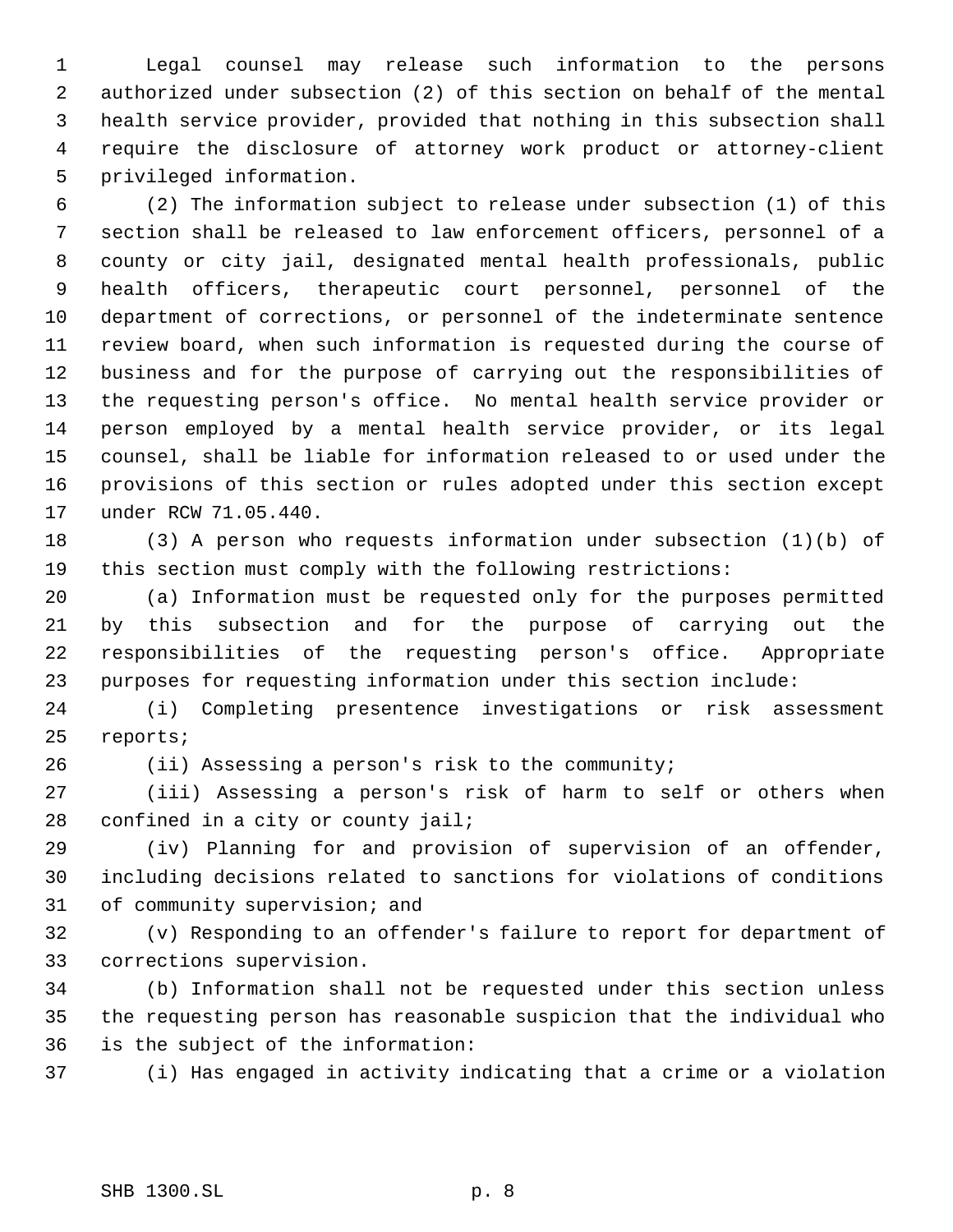of community custody or parole has been committed or, based upon his or her current or recent past behavior, is likely to be committed in the near future; or

 (ii) Is exhibiting signs of a deterioration in mental functioning which may make the individual appropriate for civil commitment under this chapter.

 (c) Any information received under this section shall be held confidential and subject to the limitations on disclosure outlined in this chapter, except:

 (i) Such information may be shared with other persons who have the right to request similar information under subsection (2) of this section, solely for the purpose of coordinating activities related to the individual who is the subject of the information in a manner consistent with the official responsibilities of the persons involved;

 (ii) Such information may be shared with a prosecuting attorney acting in an advisory capacity for a person who receives information under this section. A prosecuting attorney under this subsection shall be subject to the same restrictions and confidentiality limitations as the person who requested the information; and

(iii) As provided in RCW 72.09.585.

 (4) A request for information related to mental health services under this section shall not require the consent of the subject of the records. Such request shall be provided in writing, except to the extent authorized in subsection (5) of this section. A written request may include requests made by e-mail or facsimile so long as the requesting person is clearly identified. The request must specify the information being requested.

 (5) In the event of an emergency situation that poses a significant risk to the public or the offender, a mental health service provider, or its legal counsel, shall release information related to mental health services delivered to the offender and, if known, information regarding where the offender is likely to be found to the department of corrections or law enforcement upon request. The initial request may be written or oral. All oral requests must be subsequently confirmed in writing. Information released in response to an oral request is limited to a statement as to whether the offender is or is not being treated by the mental health service provider and the address or information about the location or whereabouts of the offender.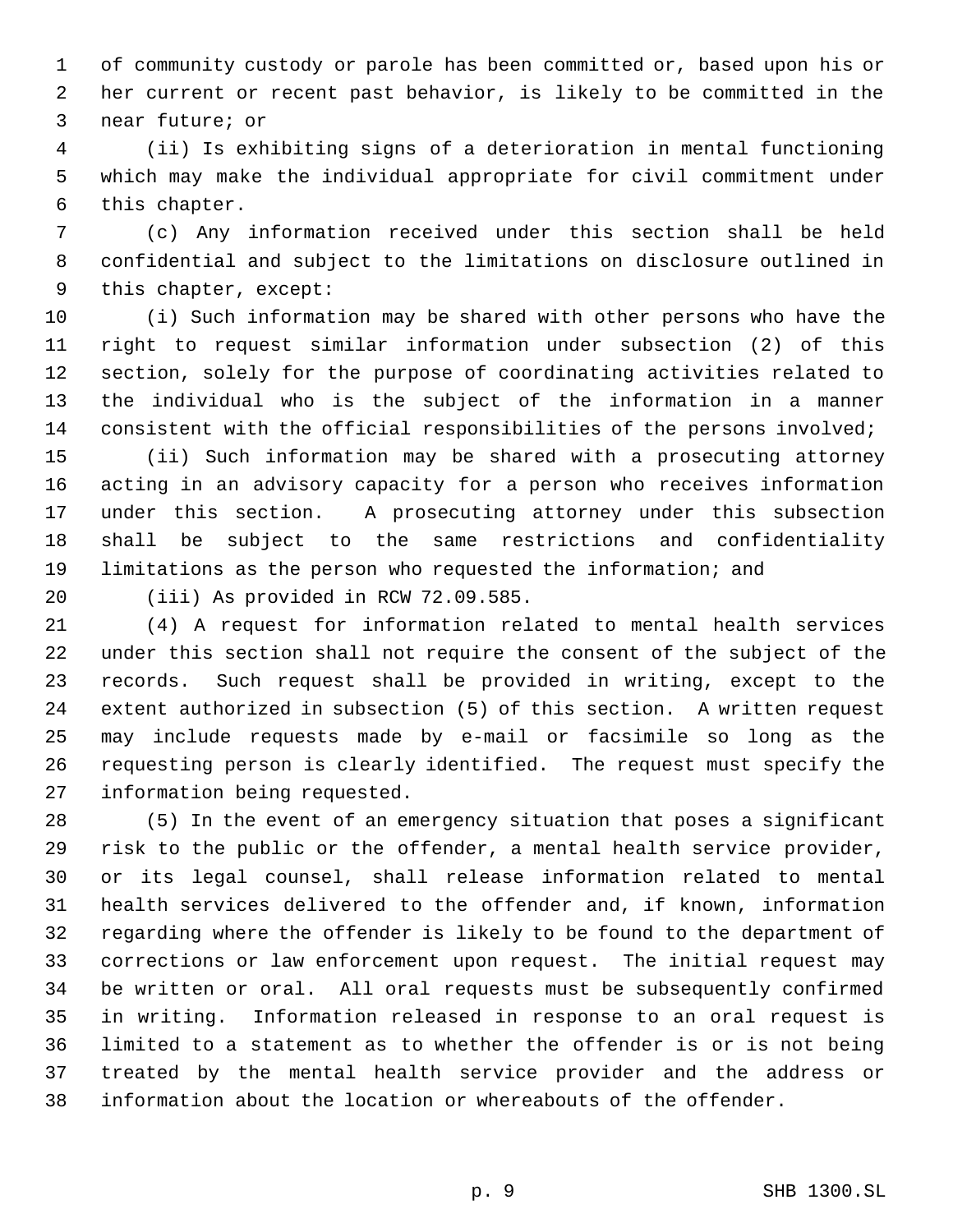(6) Disclosure under this section to state or local law enforcement authorities is mandatory for the purposes of the health insurance portability and accountability act.

 (7) Whenever federal law or federal regulations restrict the release of information contained in the treatment records of any patient who receives treatment for alcoholism or drug dependency, the release of the information may be restricted as necessary to comply with federal law and regulations.

 (8) This section does not modify the terms and conditions of disclosure of information related to sexually transmitted diseases under chapter 70.24 RCW.

 (9) In collaboration with interested organizations, the department shall develop a standard form for requests for information related to mental health services made under this section and a standard format for information provided in response to such requests. Consistent with the goals of the health information privacy provisions of the federal health insurance portability and accountability act, in developing the standard form for responsive information, the department shall design the form in such a way that the information disclosed is limited to the minimum necessary to serve the purpose for which the information is requested.

 **Sec. 3.** RCW 71.05.390 and 2007 c 375 s 15 are each amended to read as follows:

 Except as provided in this section, RCW 71.05.445, 71.05.630, 25 70.96A.150, section 2 of this act, or pursuant to a valid release under RCW 70.02.030, the fact of admission and all information and records compiled, obtained, or maintained in the course of providing services to either voluntary or involuntary recipients of services at public or private agencies shall be confidential.

Information and records may be disclosed only:

 (1) In communications between qualified professional persons to meet the requirements of this chapter, in the provision of services or appropriate referrals, or in the course of guardianship proceedings. The consent of the person, or his or her personal representative or guardian, shall be obtained before information or records may be disclosed by a professional person employed by a facility unless provided to a professional person: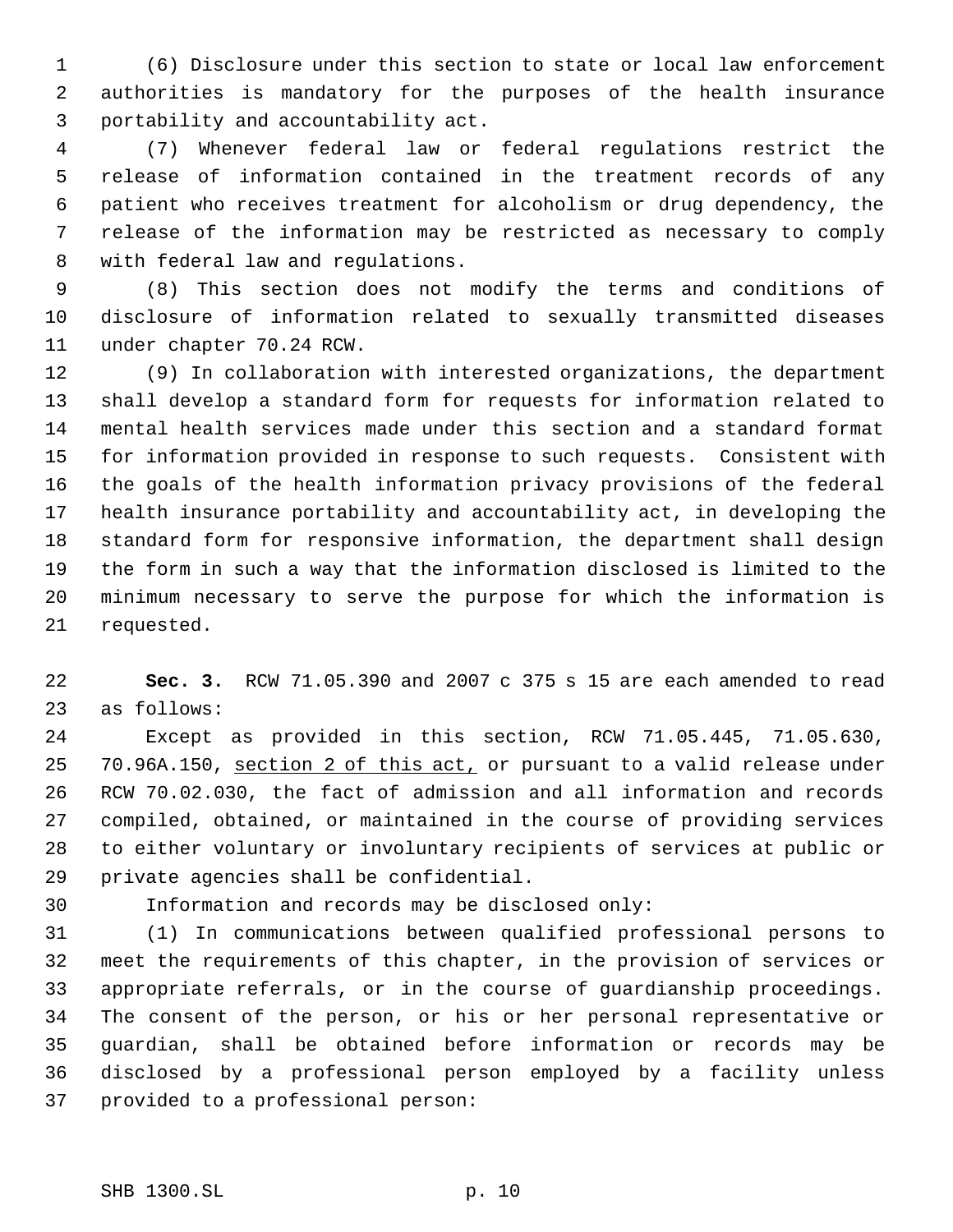(a) Employed by the facility;

(b) Who has medical responsibility for the patient's care;

(c) Who is a designated mental health professional;

(d) Who is providing services under chapter 71.24 RCW;

 (e) Who is employed by a state or local correctional facility where the person is confined or supervised; or

 (f) Who is providing evaluation, treatment, or follow-up services under chapter 10.77 RCW.

 (2) When the communications regard the special needs of a patient and the necessary circumstances giving rise to such needs and the disclosure is made by a facility providing services to the operator of a facility in which the patient resides or will reside.

 (3)(a) When the person receiving services, or his or her guardian, designates persons to whom information or records may be released, or if the person is a minor, when his or her parents make such designation.

 (b) A public or private agency shall release to a person's next of kin, attorney, personal representative, guardian, or conservator, if any:

 (i) The information that the person is presently a patient in the facility or that the person is seriously physically ill;

 (ii) A statement evaluating the mental and physical condition of the patient, and a statement of the probable duration of the patient's confinement, if such information is requested by the next of kin, attorney, personal representative, guardian, or conservator; and

 (iii) Such other information requested by the next of kin or attorney as may be necessary to decide whether or not proceedings should be instituted to appoint a guardian or conservator.

 (4) To the extent necessary for a recipient to make a claim, or for a claim to be made on behalf of a recipient for aid, insurance, or medical assistance to which he or she may be entitled.

 (5)(a) For either program evaluation or research, or both: PROVIDED, That the secretary adopts rules for the conduct of the evaluation or research, or both. Such rules shall include, but need not be limited to, the requirement that all evaluators and researchers must sign an oath of confidentiality substantially as follows:

 "As a condition of conducting evaluation or research concerning persons who have received services from (fill in the facility, agency,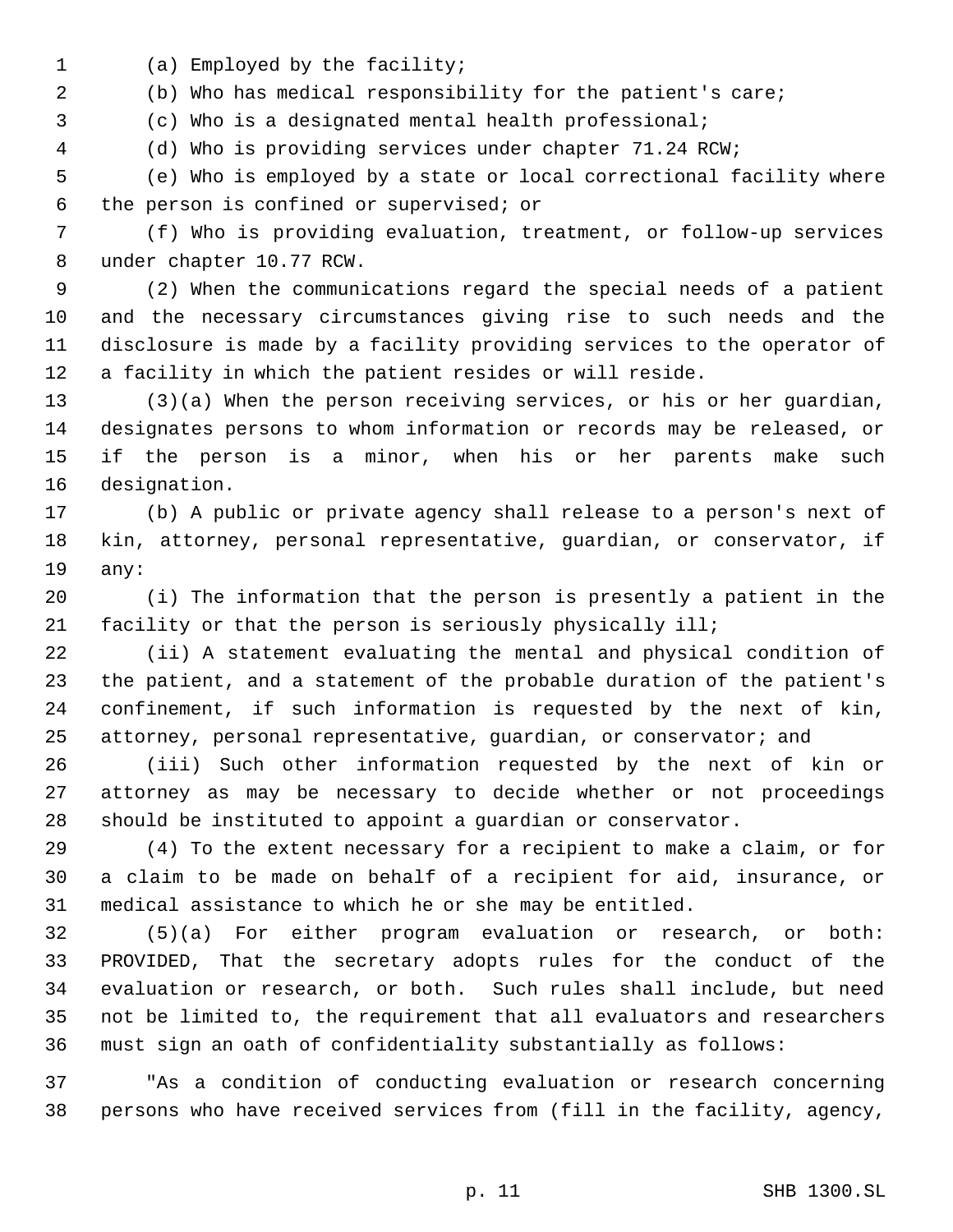or person) I, . . . . . . . . ., agree not to divulge, publish, or otherwise make known to unauthorized persons or the public any information obtained in the course of such evaluation or research regarding persons who have received services such that the person who received such services is identifiable.

 I recognize that unauthorized release of confidential information may subject me to civil liability under the provisions of state law.

# /s/ . . . . . . . . . . . . . . . . . . . . ."

 (b) Nothing in this chapter shall be construed to prohibit the compilation and publication of statistical data for use by government or researchers under standards, including standards to assure maintenance of confidentiality, set forth by the secretary.

 (6)(a) To the courts as necessary to the administration of this chapter or to a court ordering an evaluation or treatment under chapter 10.77 RCW solely for the purpose of preventing the entry of any evaluation or treatment order that is inconsistent with any order entered under this chapter.

 (b) To a court or its designee in which a motion under chapter 10.77 RCW has been made for involuntary medication of a defendant for the purpose of competency restoration.

 (c) Disclosure under this subsection is mandatory for the purpose of the health insurance portability and accountability act.

 (7)(a) When a mental health professional is requested by a representative of a law enforcement or corrections agency, including a police officer, sheriff, community corrections officer, a municipal attorney, or prosecuting attorney to undertake an investigation or provide treatment under RCW 71.05.150, 10.31.110, or 71.05.153, the mental health professional shall, if requested to do so, advise the representative in writing of the results of the investigation including a statement of reasons for the decision to detain or release the person investigated. Such written report shall be submitted within seventy- two hours of the completion of the investigation or the request from the law enforcement or corrections representative, whichever occurs later.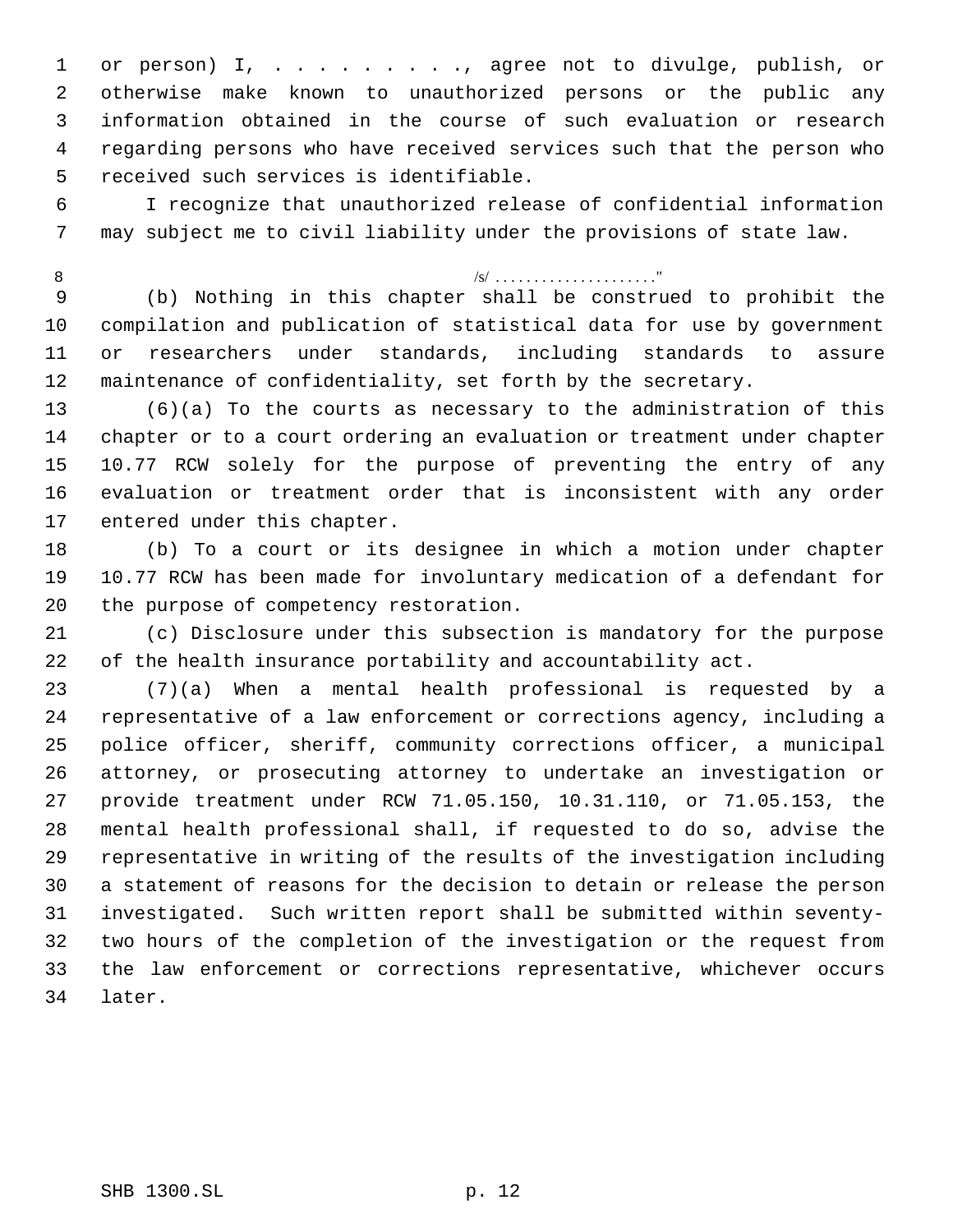1 (((b) -To law enforcement -officers, -public -health -officers, -or 2 personnel - of - the -department - of - corrections - or - the - indeterminate 3 sentence review board for persons who are the subject of the records 4 and who are committed to the custody or supervision of the department 5 of corrections or indeterminate sentence review board which information 6 or records are necessary to carry out the responsibilities of their 7 office. Except for dissemination of information released pursuant to 8 RCW-71.05.425 - and -4.24.550, - regarding - persons - committed - under - this 9 chapter under RCW 71.05.280(3) and 71.05.320 (3)(c) after dismissal of 10 a sex offense as defined in RCW 9.94A.030, the extent of information 11 that may be released is limited as follows:

12 (i) Only the fact, place, and date of involuntary commitment, the 13 fact and date of discharge or release, and the last known address shall 14 be disclosed upon request;

15 (ii) The law enforcement and public health officers or personnel of 16 the department of corrections or indeterminate sentence review board 17 shall be obligated to keep such information confidential in accordance 18 with this chapter;

19 (iii) Additional information shall be disclosed only after giving 20 notice to said person and his or her counsel and upon a showing of 21  $elear, -cogent, -and - convincing - evidence - that - such-information - is$ 22 necessary and that appropriate safeguards for strict confidentiality 23 are and will be maintained. However, in the event the said person has 24 escaped from custody, said notice prior to disclosure is not necessary 25 and that the facility from which the person escaped shall include an 26 evaluation as to whether the person is of danger to persons or property 27 and has a propensity toward violence;

  $\leftarrow$   $\leftarrow$  Information and records shall be disclosed to the department of corrections pursuant to and in compliance with the provisions of RCW 71.05.445 for the purposes of completing presentence investigations or 31 risk assessment reports, supervision of an incarcerated offender or offender under supervision in the community, planning for and provision of supervision of an offender, or assessment of an offender's risk to the community; and

35  $(v+))$  (b) Disclosure under this subsection is mandatory for the 36 purposes of the health insurance portability and accountability act. 37 (8) To the attorney of the detained person.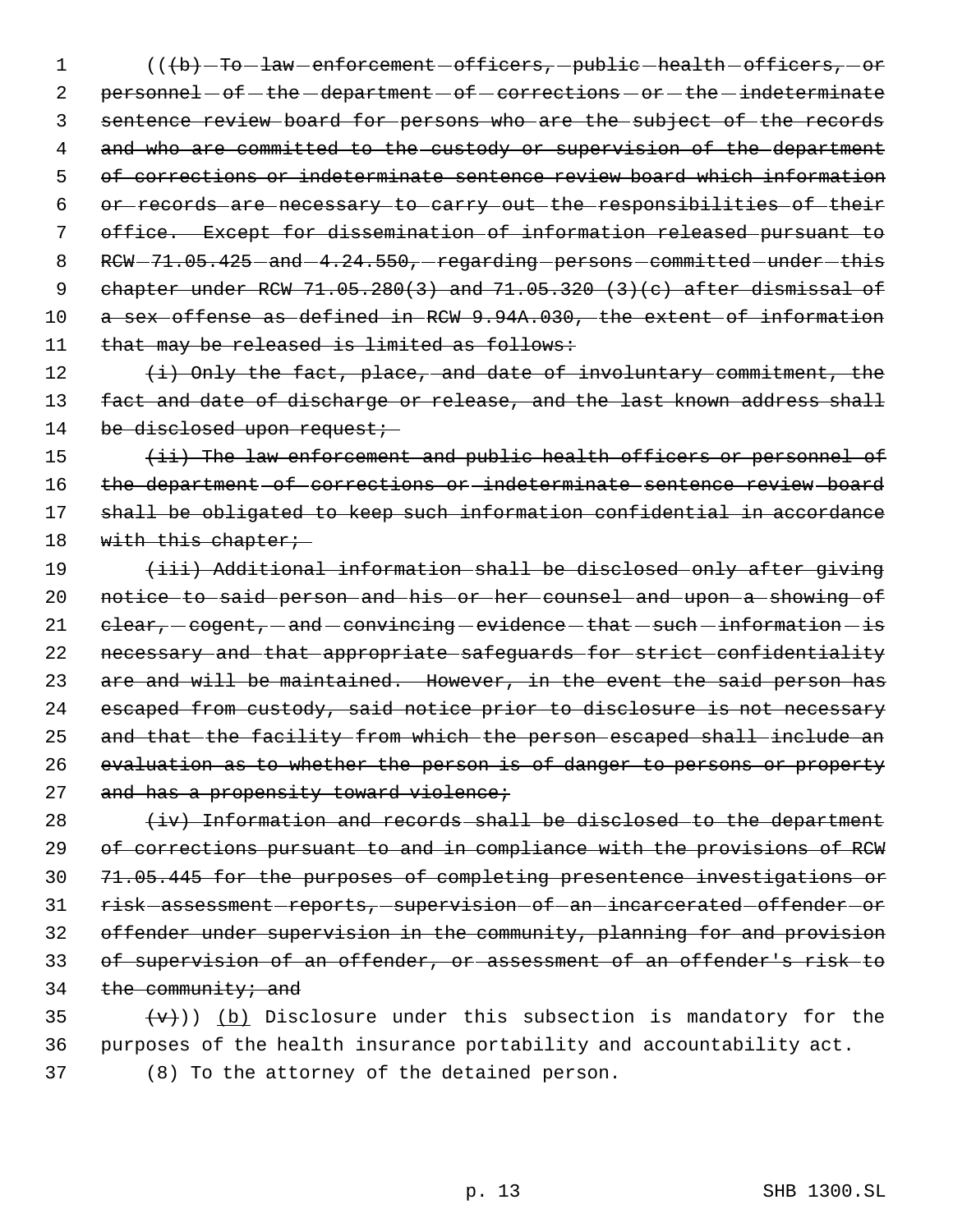(9) To the prosecuting attorney as necessary to carry out the responsibilities of the office under RCW 71.05.330(2) and 71.05.340(1)(b) and 71.05.335. The prosecutor shall be provided access to records regarding the committed person's treatment and prognosis, medication, behavior problems, and other records relevant to the issue of whether treatment less restrictive than inpatient treatment is in the best interest of the committed person or others. Information shall be disclosed only after giving notice to the committed person and the person's counsel.

 (10)(a) To appropriate law enforcement agencies and to a person, when the identity of the person is known to the public or private agency, whose health and safety has been threatened, or who is known to have been repeatedly harassed, by the patient. The person may designate a representative to receive the disclosure. The disclosure shall be made by the professional person in charge of the public or private agency or his or her designee and shall include the dates of commitment, admission, discharge, or release, authorized or unauthorized absence from the agency's facility, and only such other information that is pertinent to the threat or harassment. The decision to disclose or not shall not result in civil liability for the agency or its employees so long as the decision was reached in good faith and without gross negligence.

 (b) Disclosure under this subsection is mandatory for the purposes 24 of the health insurance portability and accountability act.

 (11)(a) To appropriate corrections and law enforcement agencies all necessary and relevant information in the event of a crisis or emergent situation that poses a significant and imminent risk to the public. The decision to disclose or not shall not result in civil liability for the mental health service provider or its employees so long as the decision was reached in good faith and without gross negligence.

 (b) Disclosure under this subsection is mandatory for the purposes of the health insurance portability and accountability act.

 (12) To the persons designated in RCW 71.05.425 and section 2 of 34 this act for the purposes described in ((that)) those sections.

 (13) Civil liability and immunity for the release of information about a particular person who is committed to the department under RCW 71.05.280(3) and 71.05.320(3)(c) after dismissal of a sex offense as defined in RCW 9.94A.030, is governed by RCW 4.24.550.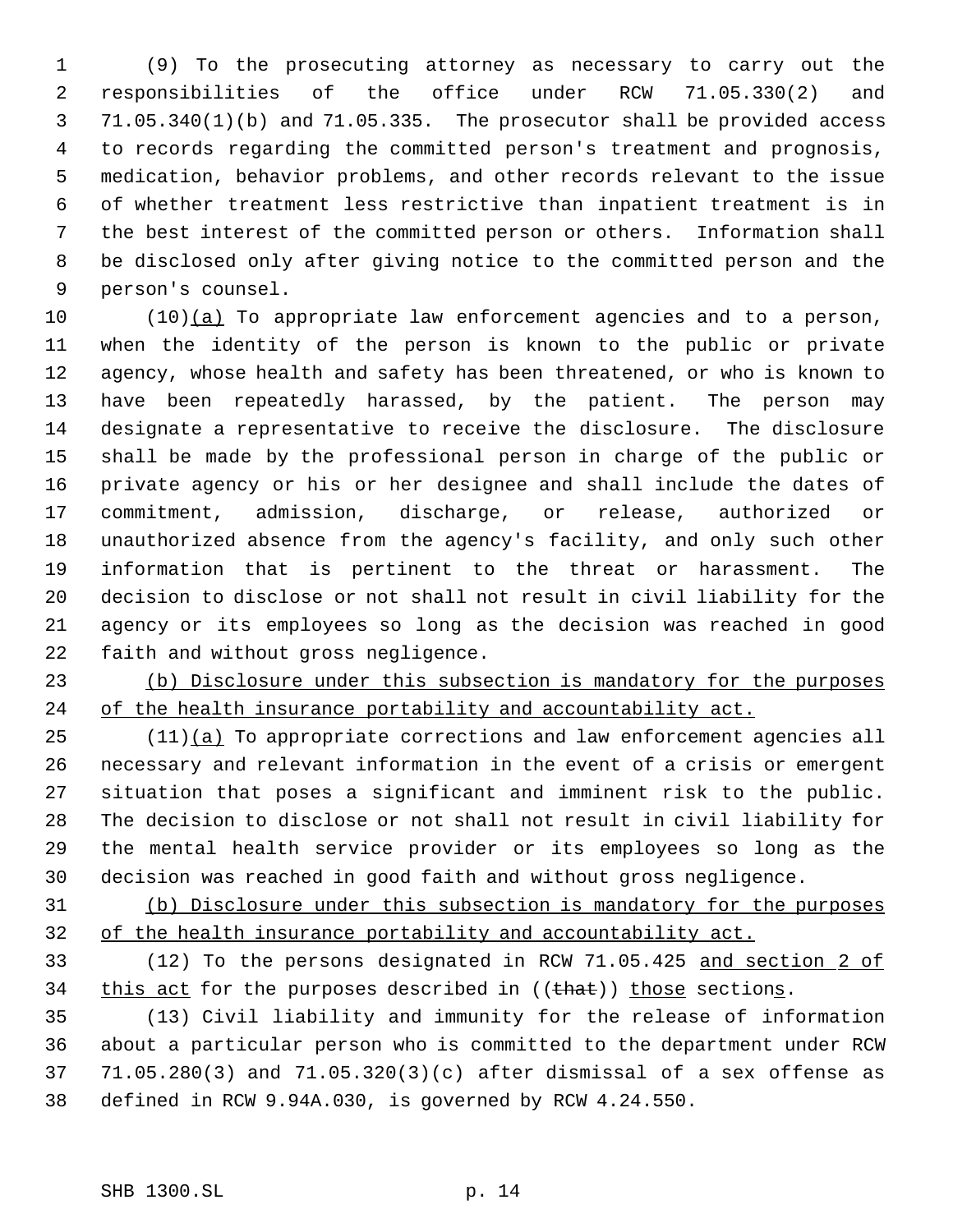(14) Upon the death of a person, his or her next of kin, personal representative, guardian, or conservator, if any, shall be notified.

 Next of kin who are of legal age and competent shall be notified under this section in the following order: Spouse, parents, children, brothers and sisters, and other relatives according to the degree of relation. Access to all records and information compiled, obtained, or maintained in the course of providing services to a deceased patient shall be governed by RCW 70.02.140.

 (15) To the department of health for the purposes of determining compliance with state or federal licensure, certification, or registration rules or laws. However, the information and records obtained under this subsection are exempt from public inspection and copying pursuant to chapter 42.56 RCW.

 (16) To mark headstones or otherwise memorialize patients interred at state hospital cemeteries. The department of social and health services shall make available the name, date of birth, and date of death of patients buried in state hospital cemeteries fifty years after the death of a patient.

 (17) To law enforcement officers and to prosecuting attorneys as 20 are necessary to enforce RCW  $9.41.040(2)(a)(ii)$ . The extent of information that may be released is limited as follows:

 (a) Only the fact, place, and date of involuntary commitment, an official copy of any order or orders of commitment, and an official copy of any written or oral notice of ineligibility to possess a firearm that was provided to the person pursuant to RCW 9.41.047(1), 26 shall be disclosed upon request;

 (b) The law enforcement and prosecuting attorneys may only release the information obtained to the person's attorney as required by court rule and to a jury or judge, if a jury is waived, that presides over any trial at which the person is charged with violating RCW 9.41.040(2)(a)(ii);

 (c) Disclosure under this subsection is mandatory for the purposes of the health insurance portability and accountability act.

 (18) When a patient would otherwise be subject to the provisions of 35 ((RCW-71.05.390)) this section and disclosure is necessary for the protection of the patient or others due to his or her unauthorized disappearance from the facility, and his or her whereabouts is unknown, notice of such disappearance, along with relevant information, may be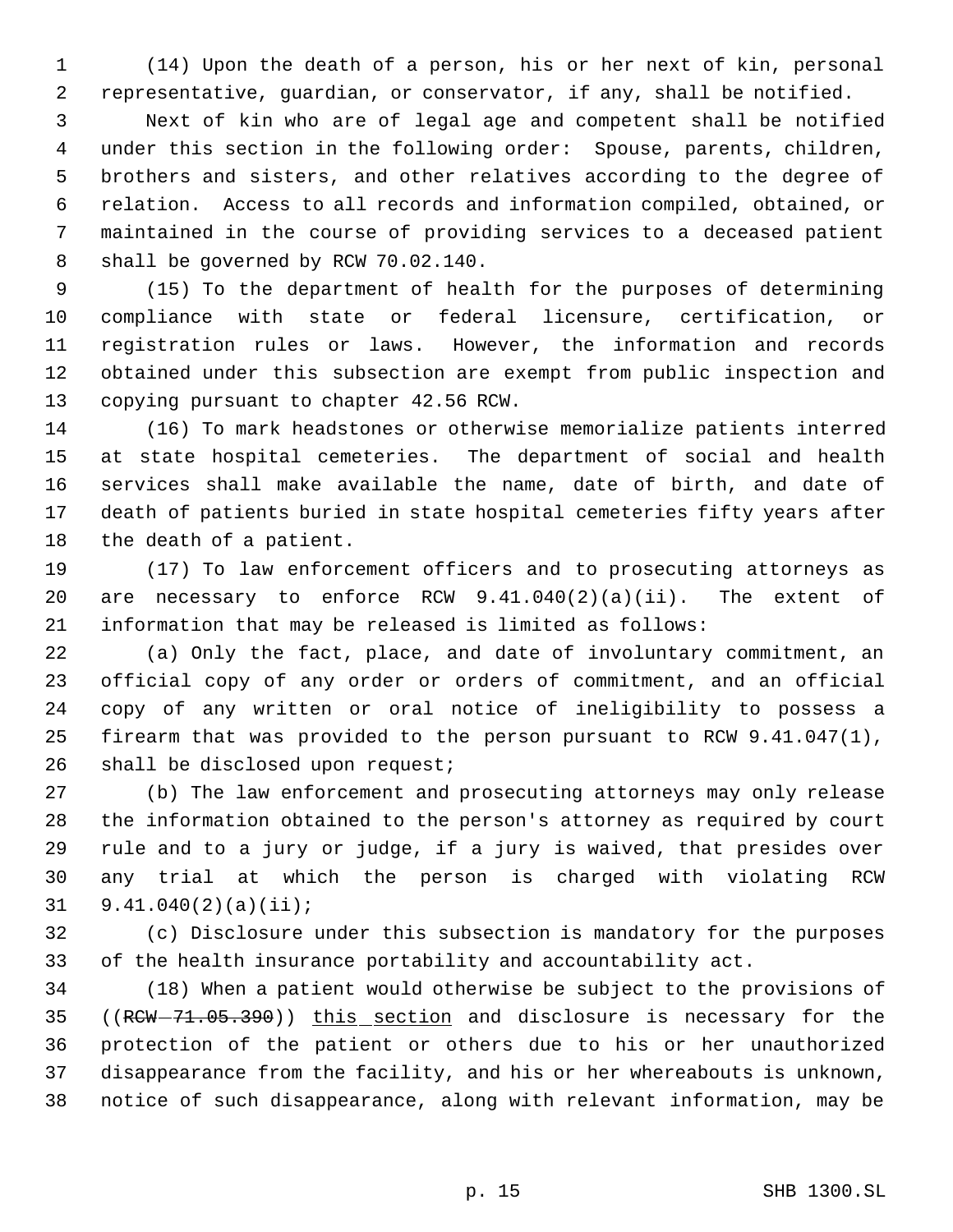made to relatives, the department of corrections when the person is under the supervision of the department, and governmental law enforcement agencies designated by the physician in charge of the patient or the professional person in charge of the facility, or his or her professional designee.

 Except as otherwise provided in this chapter, the uniform health care information act, chapter 70.02 RCW, applies to all records and information compiled, obtained, or maintained in the course of providing services.

 (19) The fact of admission, as well as all records, files, evidence, findings, or orders made, prepared, collected, or maintained pursuant to this chapter shall not be admissible as evidence in any legal proceeding outside this chapter without the written consent of the person who was the subject of the proceeding except as provided in 15 section 2 of this act, in a subsequent criminal prosecution of a person committed pursuant to RCW 71.05.280(3) or 71.05.320(3)(c) on charges that were dismissed pursuant to chapter 10.77 RCW due to incompetency to stand trial, in a civil commitment proceeding pursuant to chapter 71.09 RCW, or, in the case of a minor, a guardianship or dependency proceeding. The records and files maintained in any court proceeding pursuant to this chapter shall be confidential and available subsequent to such proceedings only to the person who was the subject of the proceeding or his or her attorney. In addition, the court may order the subsequent release or use of such records or files only upon good cause shown if the court finds that appropriate safeguards for strict confidentiality are and will be maintained.

 **Sec. 4.** RCW 71.05.445 and 2005 c 504 s 711 are each amended to read as follows:

29 (1) ((The definitions - in this - subsection - apply - throughout - this 30 section unless the context clearly requires otherwise.

 $\{a\}$  -"Information related -to -mental -health services" -means -all information and records compiled, obtained, or maintained in the course of providing services to either voluntary or involuntary recipients of 34 services-by-a-mental-health-service-provider. This-may-include documents of legal proceedings under this chapter or chapter 71.34 or 10.77 RCW, or somatic health care information.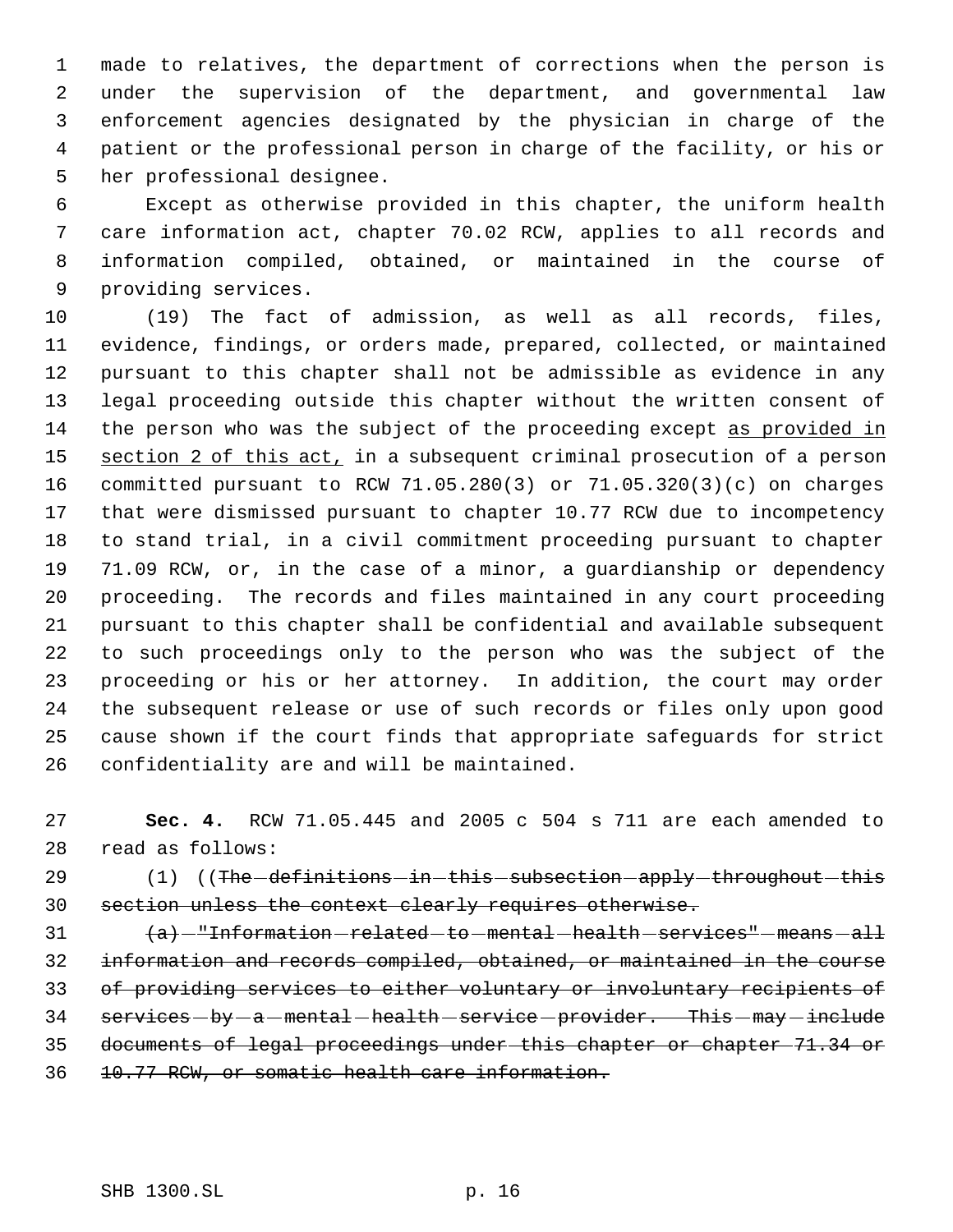1 (b) - "Mental health service provider" - means - a - public - or - private 2 agency-that-provides-services-to-persons-with-mental-disorders-as 3 defined under RCW 71.05.020 and receives funding from public sources. 4 This-includes-evaluation-and-treatment-facilities-as-defined-in-RCW  $5$   $71.05.020$ , community - mental - health - service - delivery - systems, - or 6 community - mental - health - programs - as - defined - in - RCW - 71.24.025, - and 7 facilities - conducting - competency - evaluations - and - restoration - under 8 chapter 10.77 RCW.

9  $(2)(a)$  Information related to mental health services delivered to 10 a person subject to chapter 9.94A or 9.95 RCW shall be released, upon 11 request, -by - a - mental - health - service - provider - to - department - of 12 corrections personnel for whom the information is necessary to carry 13 out-the-responsibilities-of-their-office. The-information-must-be 14 provided only for the purposes of completing presentence investigations 15 or risk assessment reports, supervision of an incarcerated offender or 16 offender under supervision in the community, planning for and provision 17 of supervision of an offender, or assessment of an offender's risk to 18 the community. The request shall be in writing and shall not require 19 the consent of the subject of the records.

20 (b) If an offender subject to chapter 9.94A or 9.95 RCW has failed 21 to report for department of corrections supervision or in the event of 22 an emergent situation that poses a significant risk to the public or 23 the offender, information related to mental health services delivered 24 to the offender and, if known, information regarding where the offender 25 is likely to be found shall be released by the mental health services 26 provider to the department of corrections upon request. The initial 27 request may be written or oral. All oral requests must be subsequently 28 confirmed-in-writing. Information-released-in-response-to-an-oral 29 request is limited to a statement as to whether the offender is or is 30 not -being -treated -by -the -mental -health -services -provider -and -the  $31$  address  $-$  or  $-$  information  $-$  about  $-$  the  $-$  location  $-$  or  $-$  whereabouts  $-$  of  $-$  the 32 offender. Information released in response to a written request may 33 include information identified by rule as provided in subsections (4) 34 and (5) of this section. For purposes of this subsection a written 35 request includes requests made by e-mail or facsimile so long as the 36 requesting - person - at - the - department - of - corrections - is - clearly 37 identified. The request must specify the information being requested.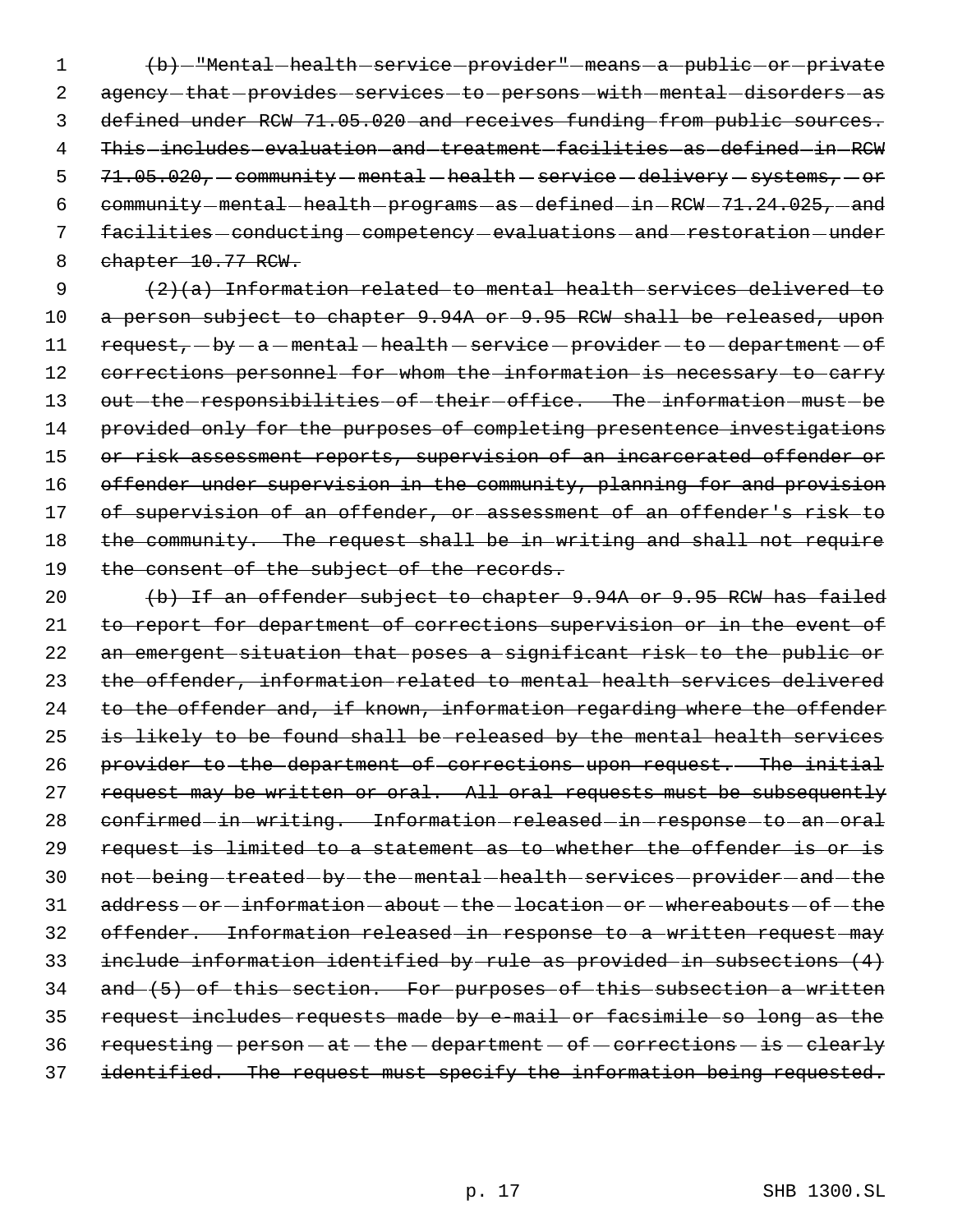1 Disclosure of the information requested does not require the consent of 2 the subject of the records unless the offender has received relief from disclosure under RCW 9.94A.562, 70.96A.155, or 71.05.132.

 $\{3\}$ ))(a) When a mental health service provider conducts its initial assessment for a person receiving court-ordered treatment, the service provider shall inquire and shall be told by the offender whether he or she is subject to supervision by the department of corrections.

 (b) When a person receiving court-ordered treatment or treatment ordered by the department of corrections discloses to his or her mental health service provider that he or she is subject to supervision by the 11 department of corrections, the mental health service( $(s)$ ) provider shall notify the department of corrections that he or she is treating the offender and shall notify the offender that his or her community corrections officer will be notified of the treatment, provided that if the offender has received relief from disclosure pursuant to RCW 9.94A.562, 70.96A.155, or 71.05.132 and the offender has provided the 17 mental health service( $(s)$ ) provider with a copy of the order granting relief from disclosure pursuant to RCW 9.94A.562, 70.96A.155, or 19 71.05.132, the mental health service( $(\pm)$ ) provider is not required to notify the department of corrections that the mental health service((s)) provider is treating the offender. The notification may be written or oral and shall not require the consent of the offender. If an oral notification is made, it must be confirmed by a written notification. For purposes of this section, a written notification includes notification by e-mail or facsimile, so long as the notifying mental health service provider is clearly identified.

27 ( $(\langle 4 \rangle)$ ) (2) The information to be released to the department of corrections shall include all relevant records and reports, as defined by rule, necessary for the department of corrections to carry out its 30 duties(( $\frac{1}{7}$  including those records and reports identified in subsection  $31 \quad (2)$  of this section)).

 $((+5))$   $(3)$  The department and the department of corrections, in consultation with regional support networks, mental health service 34 providers as defined in  $((subsection - (1) - of - this - section))$  RCW 35 71.05.020, mental health consumers, and advocates for persons with mental illness, shall adopt rules to implement the provisions of this section related to the type and scope of information to be released. These rules shall: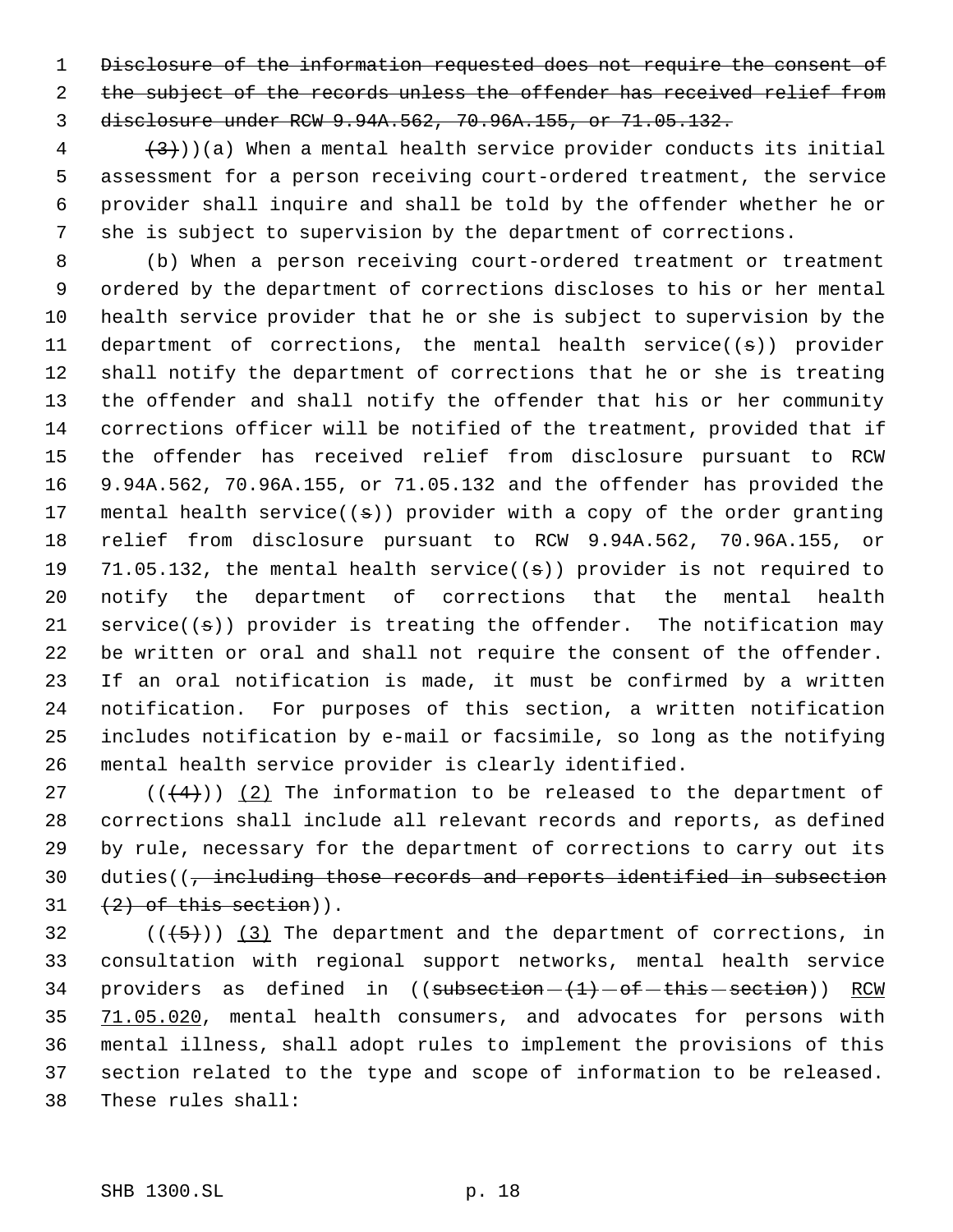(a) Enhance and facilitate the ability of the department of corrections to carry out its responsibility of planning and ensuring community protection with respect to persons subject to sentencing under chapter 9.94A or 9.95 RCW, including accessing and releasing or disclosing information of persons who received mental health services as a minor; and

 (b) Establish requirements for the notification of persons under the supervision of the department of corrections regarding the provisions of this section.

 $((\lbrace 6 \rbrace))$  (4) The information received by the department of corrections under this section shall remain confidential and subject to the limitations on disclosure outlined in chapter 71.05 RCW, except as provided in RCW 72.09.585.

 $((\langle 7 \rangle) )$  (5) No mental health service provider or individual employed by a mental health service provider shall be held responsible for information released to or used by the department of corrections under the provisions of this section or rules adopted under this section except under RCW 71.05.440.

19 ( $(\{8\})$ ) (6) Whenever federal law or federal regulations restrict the release of information contained in the treatment records of any patient who receives treatment for alcoholism or drug dependency, the release of the information may be restricted as necessary to comply with federal law and regulations.

24  $((+9))$  (7) This section does not modify the terms and conditions of disclosure of information related to sexually transmitted diseases under chapter 70.24 RCW.

 $((+10))$  (8) The department shall, subject to available resources, electronically, or by the most cost-effective means available, provide the department of corrections with the names, last dates of services, and addresses of specific regional support networks and mental health service providers that delivered mental health services to a person subject to chapter 9.94A or 9.95 RCW pursuant to an agreement between the departments.

 **Sec. 5.** RCW 71.05.630 and 2007 c 191 s 1 are each amended to read as follows:

(1) Except as otherwise provided by law, all treatment records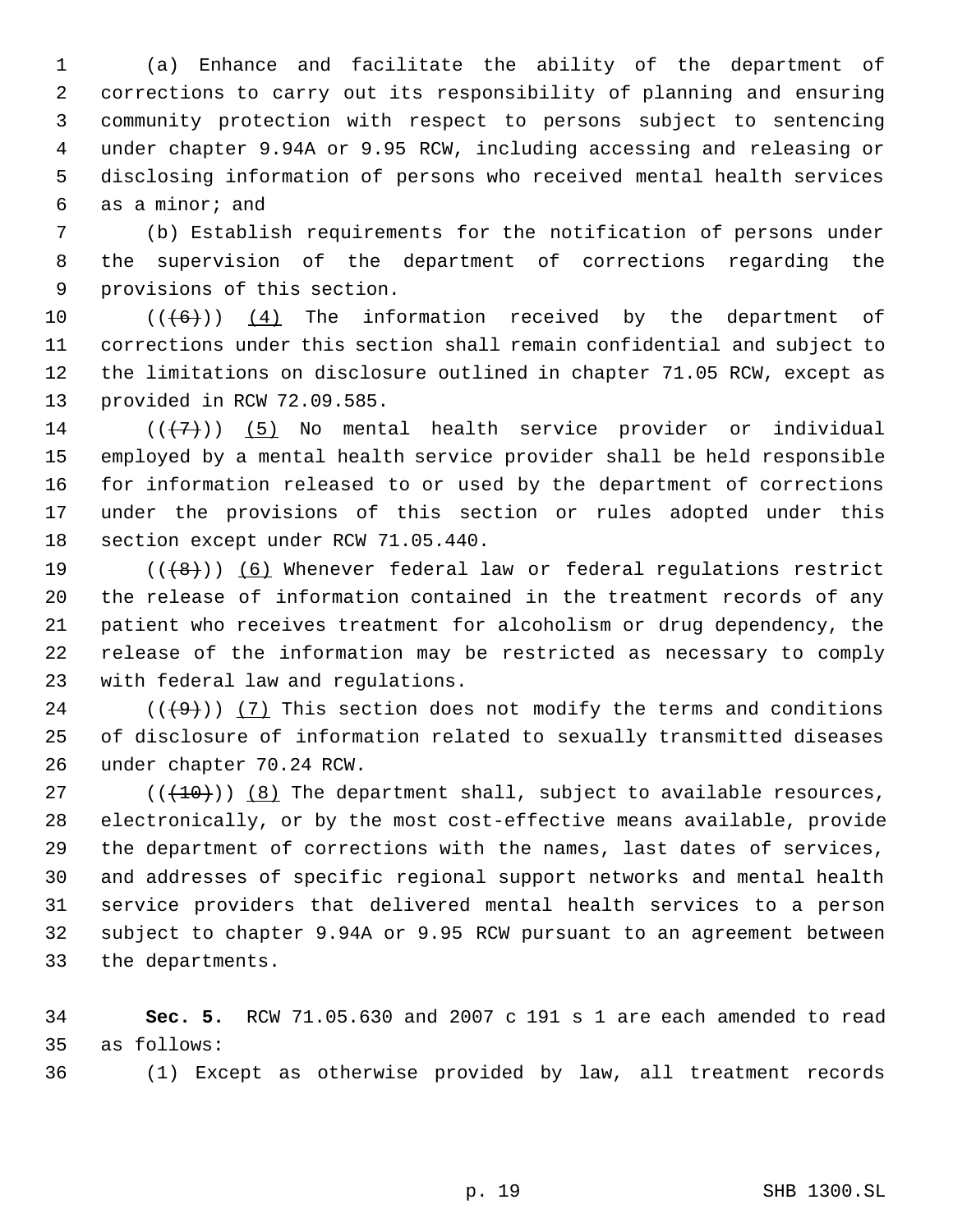shall remain confidential and may be released only to the persons designated in this section, or to other persons designated in an informed written consent of the patient.

 (2) Treatment records of a person may be released without informed written consent in the following circumstances:

 (a) To a person, organization, or agency as necessary for management or financial audits, or program monitoring and evaluation. Information obtained under this subsection shall remain confidential and may not be used in a manner that discloses the name or other identifying information about the person whose records are being released.

 (b) To the department, the director of regional support networks, or a qualified staff member designated by the director only when necessary to be used for billing or collection purposes. The information shall remain confidential.

(c) For purposes of research as permitted in chapter 42.48 RCW.

(d) Pursuant to lawful order of a court.

 (e) To qualified staff members of the department, to the director of regional support networks, to resource management services responsible for serving a patient, or to service providers designated by resource management services as necessary to determine the progress and adequacy of treatment and to determine whether the person should be transferred to a less restrictive or more appropriate treatment modality or facility. The information shall remain confidential.

 (f) Within the treatment facility where the patient is receiving treatment, confidential information may be disclosed to persons employed, serving in bona fide training programs, or participating in supervised volunteer programs, at the facility when it is necessary to perform their duties.

 (g) Within the department as necessary to coordinate treatment for mental illness, developmental disabilities, alcoholism, or drug abuse of persons who are under the supervision of the department.

 (h) To a licensed physician who has determined that the life or health of the person is in danger and that treatment without the information contained in the treatment records could be injurious to the patient's health. Disclosure shall be limited to the portions of the records necessary to meet the medical emergency.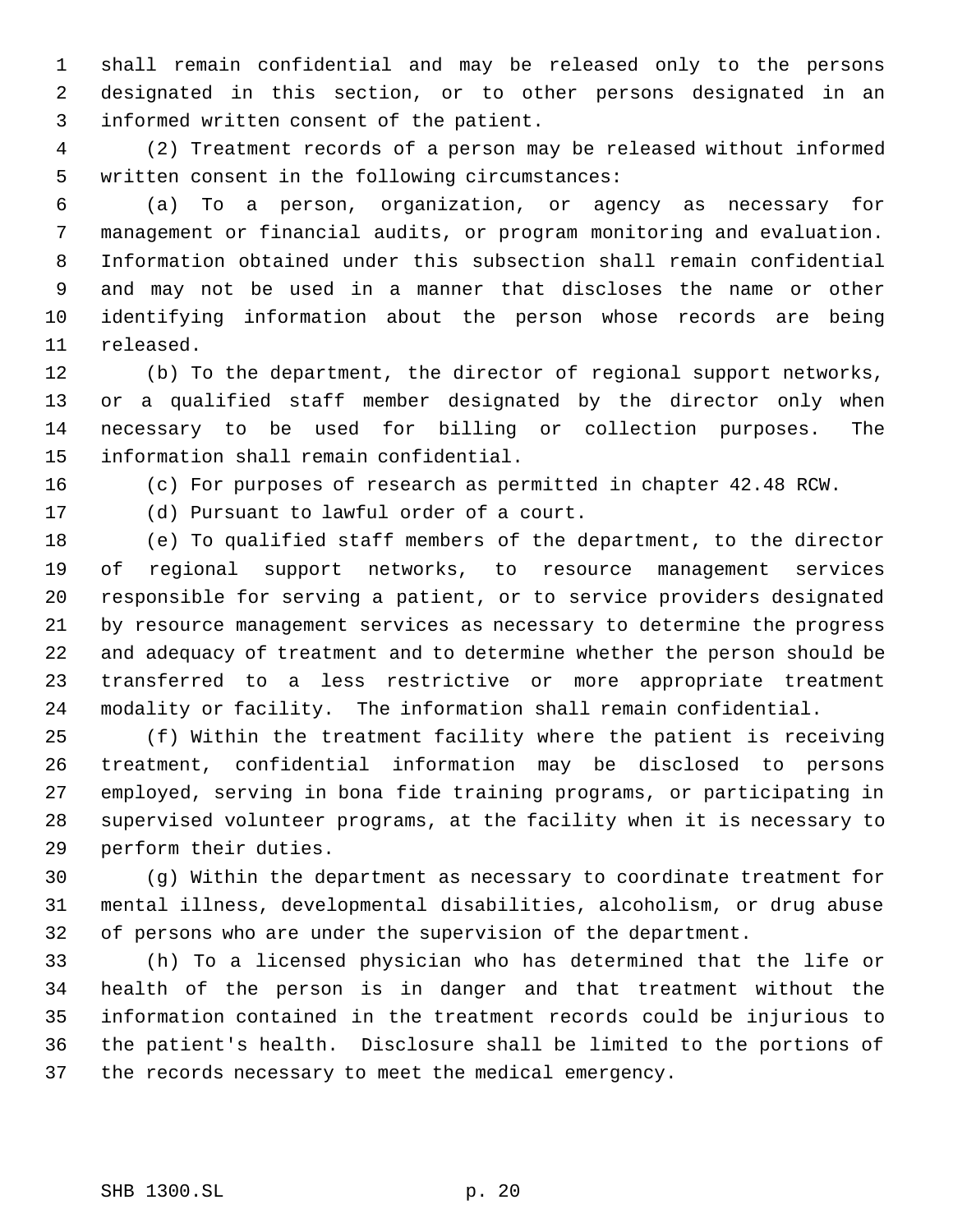(i) To a facility that is to receive a person who is involuntarily committed under chapter 71.05 RCW, or upon transfer of the person from one treatment facility to another. The release of records under this subsection shall be limited to the treatment records required by law, a record or summary of all somatic treatments, and a discharge summary. The discharge summary may include a statement of the patient's problem, the treatment goals, the type of treatment which has been provided, and recommendation for future treatment, but may not include the patient's complete treatment record.

10 (j) ((Notwithstanding the provisions of RCW -71.05.390(7), to a 11 correctional facility or a corrections officer who is responsible for 12 the supervision of a person who is receiving inpatient or outpatient 13 evaluation-or-treatment. Except-as-provided-in-RCW-71.05.445-and 14 71.34.345, release of records under this section is limited to:

15 (i) An evaluation report provided pursuant to a written supervision  $16$   $pi.$ 

17 (ii) The discharge summary, including a record or summary of all 18 somatic treatments, at the termination of any treatment provided as 19 part of the supervision plan.

20  $\leftarrow$   $\leftarrow$   $\leftarrow$  When a person is returned from a treatment facility to a 21 correctional facility, the information provided under  $(j)$  (iv) of this 22 subsection.

23  $\{iv\}$  Any information necessary to establish or implement changes in 24 the person's treatment plan or the level or kind of supervision as 25 determined-by-resource-management-services. In-cases-involving-a 26 person transferred back to a correctional facility, disclosure shall be 27 made to clinical staff only.

 $(\kappa)$ ) To the person's counsel or guardian ad litem, without modification, at any time in order to prepare for involuntary commitment or recommitment proceedings, reexaminations, appeals, or other actions relating to detention, admission, commitment, or patient's rights under chapter 71.05 RCW.

33 ( $(\overline{+1})$ )  $(k)$  To staff members of the protection and advocacy agency or to staff members of a private, nonprofit corporation for the purpose of protecting and advocating the rights of persons with mental disorders or developmental disabilities. Resource management services may limit the release of information to the name, birthdate, and county of residence of the patient, information regarding whether the patient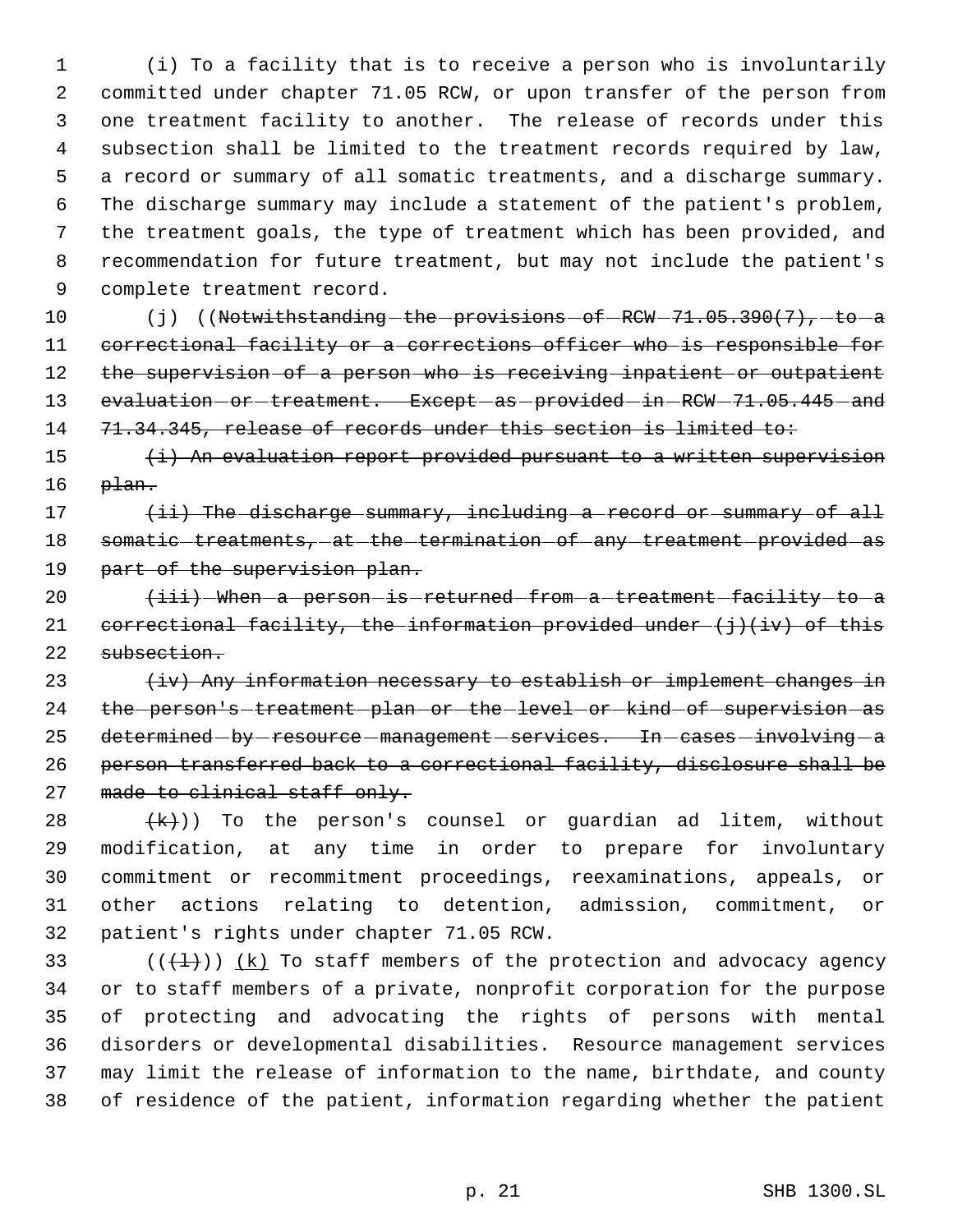was voluntarily admitted, or involuntarily committed, the date and place of admission, placement, or commitment, the name and address of a guardian of the patient, and the date and place of the guardian's appointment. Any staff member who wishes to obtain additional information shall notify the patient's resource management services in writing of the request and of the resource management services' right to object. The staff member shall send the notice by mail to the guardian's address. If the guardian does not object in writing within fifteen days after the notice is mailed, the staff member may obtain the additional information. If the guardian objects in writing within fifteen days after the notice is mailed, the staff member may not obtain the additional information.

 $((+m))$   $(1)$  For purposes of coordinating health care, the department may release without informed written consent of the patient, information acquired for billing and collection purposes as described in (b) of this subsection to all current treating providers of the patient with prescriptive authority who have written a prescription for the patient within the last twelve months. The department shall notify the patient that billing and collection information has been released to named providers, and provide the substance of the information released and the dates of such release. The department shall not release counseling, inpatient psychiatric hospitalization, or drug and alcohol treatment information without a signed written release from the client.

 (3) Whenever federal law or federal regulations restrict the release of information contained in the treatment records of any patient who receives treatment for chemical dependency, the department may restrict the release of the information as necessary to comply with federal law and regulations.

 NEW SECTION. **Sec. 6.** If any part of this act is found to be in conflict with federal requirements that are a prescribed condition to the allocation of federal funds to the state, the conflicting part of this act is inoperative solely to the extent of the conflict and with respect to the agencies directly affected, and this finding does not affect the operation of the remainder of this act in its application to the agencies concerned. Rules adopted under this act must meet federal